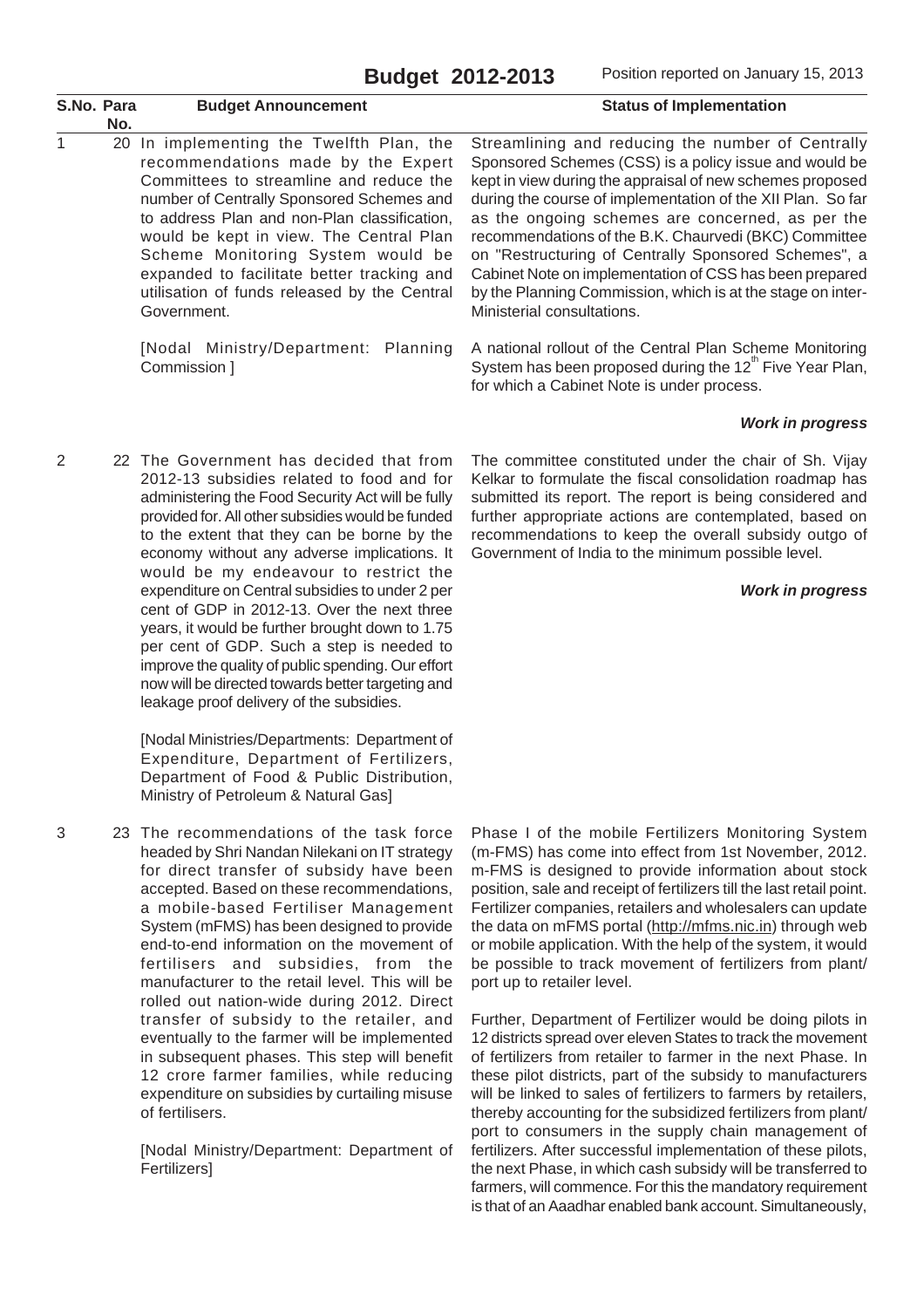| S.No. Para<br>No. | <b>Budget Announcement</b> | <b>Status of Implementation</b>                                                                                                                  |
|-------------------|----------------------------|--------------------------------------------------------------------------------------------------------------------------------------------------|
|                   |                            | the Phase-II, on creation of a credible data base of farmers<br>with Aaadhar enabled bank accounts, would be rolled out<br>in the whole country. |

#### *Action completed*

4 24 All the three public sector Oil Marketing Companies have launched LPG transparency portals to improve customer service and reduce leakage. A pilot project for selling LPG at market price and reimbursement of subsidy directly into the beneficiary's bank account is being conducted in Mysore. A similar pilot project on direct transfer of subsidy for kerosene into the bank accounts of beneficiaries has been initiated in Alwar district of Rajasthan. The Aadhaar platform has also been successfully used to validate PDS ration cards in Jharkhand.

> [Nodal Ministry/Department: Ministry of Petroleum & Natural Gas]

5 25 These pilot projects show that substantial economies in subsidy outgo can be achieved by the use of Aadhaar platform. It will be our endeavour to scale up and roll out these Aadhaar enabled payments for various government schemes in at least 50 selected districts within the next six months.

> [Nodal Ministry/Department: Planning Commission ]

#### 6 26 **Tax Reforms**

As Hon'ble Members are aware, the Direct Taxes Code (DTC) Bill was introduced in Parliament in August 2010. It was our earnest desire to give effect to DTC from April 1, 2012. However, we received the Report of the Parliamentary Standing Committee on March 9, 2012. We will examine the report expeditiously and take steps for the enactment of DTC at the earliest.

[Nodal Ministry/Department: Department of Revenue]

7 27 Similarly, the Constitution Amendment Bill, a preparatory step in the implementation of Goods and Services Tax (GST) was introduced in Parliament in March 2011 and is before the Parliamentary Standing Committee. As we await recommendations of the Committee, drafting of model legislation for Centre and State GST in concert with States is under progress.

> [Nodal Ministry/Department: Department of Revenue]

Cash transfer of subsidy has commenced in the Kotkasim tehsil of the Alwar district.

A total amount of  $\overline{5}$  77.26 lakh has been deposited in 13,458 bank accounts.

#### *Action completed*

51 districts were identified initially for Aadhar enabled payment in 26 selected Government schemes, of which 8 districts in Himachal Pradesh and Gujarat were excluded due to elections for their State Assemblies. However in the remaining 43 districts, a phased Direct Benefit Transfer (DBT) rollout has been planned. DBT rollout commenced for 26 selected schemes in 20 districts on 01.01.2013. It will be rolled out in 11 more districts from 01.02.2013, and in the remaining 12 districts from 01.03.2013.

#### *Action completed*

The Direct Tax Code (DTC) Bill, 2010 shall be introduced in the Lok Sabha for consideration after examination of the recommendations of the Standing Committee.

#### *Work in progress*

As decided during discussions between Finance Minister and State Finance/ Taxation Ministers, a Committee on GST Design, consisting of the officials of Government of India and State Governments was constituted. The Committee has submitted its report (on 21.01.2013). The report is under examination in the Department of Revenue in consultation with the Legislative Department.

*Work in progress*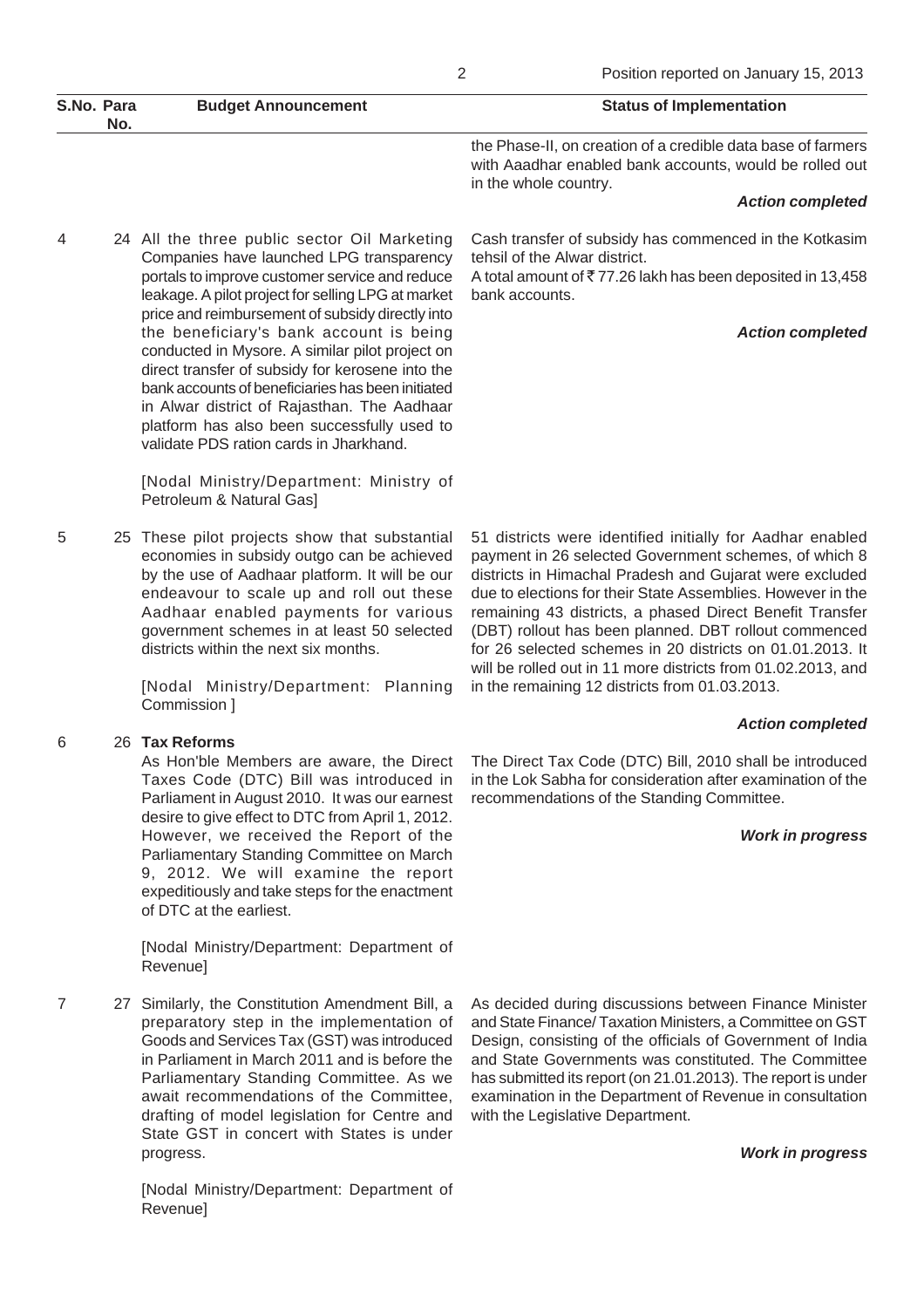| S.No. Para | No.                                                                                                                                                                                                                                                                                                                                                                                                       | <b>Budget Announcement</b>                                                                                                                                                                                                                                                                                                                                                                                                                                                                                                                                                                                                                    | <b>Status of Implementation</b>                                                                                                                                                                                                                                                                                                                                                                                                                                                    |
|------------|-----------------------------------------------------------------------------------------------------------------------------------------------------------------------------------------------------------------------------------------------------------------------------------------------------------------------------------------------------------------------------------------------------------|-----------------------------------------------------------------------------------------------------------------------------------------------------------------------------------------------------------------------------------------------------------------------------------------------------------------------------------------------------------------------------------------------------------------------------------------------------------------------------------------------------------------------------------------------------------------------------------------------------------------------------------------------|------------------------------------------------------------------------------------------------------------------------------------------------------------------------------------------------------------------------------------------------------------------------------------------------------------------------------------------------------------------------------------------------------------------------------------------------------------------------------------|
| 8          |                                                                                                                                                                                                                                                                                                                                                                                                           | 28 The structure of GST Network (GSTN) has been<br>approved by the Empowered Committee of State<br>Finance Ministers. GSTN will be set up as a<br>National Information Utility and will become<br>operational by August 2012. The GSTN will<br>implement common PAN-based registration,<br>returns filing and payments processing for all<br>States on a shared platform. The use of PAN as<br>a common identifier in both direct and indirect<br>taxes, will enhance transparency and check tax<br>evasion. I solicit the support of all my colleagues<br>cutting across party lines for an early passage<br>of these landmark legislations. | The proposal relating to the incorporation of the company<br>was approved by the Empowered Committee (EC) of State<br>Finance Ministers on 13.07.2012 with suggestions. The<br>proposal has been revised accordingly, and the revised<br>proposal is under examination in the Department of<br>Revenue. The mechanism for selecting Chairman, GSTN<br>was also approved by the EC on 08.11.2012. Efforts are on<br>to incorporate GSTN at the earliest.<br><b>Work in progress</b> |
|            |                                                                                                                                                                                                                                                                                                                                                                                                           | [Nodal Ministry/Department: Department of<br>Revenue]                                                                                                                                                                                                                                                                                                                                                                                                                                                                                                                                                                                         |                                                                                                                                                                                                                                                                                                                                                                                                                                                                                    |
| 9          | 30 In 2011-12, as against a target of<br>₹ 40,000 crore, the Government will raise about<br>₹ 14,000 crore from disinvestment. For<br>2012-13, I propose to raise ₹ 30,000 crore<br>through disinvestment. Let me reiterate here<br>that while we are committed to enhancing<br>people's ownership of CPSEs, at least 51 per<br>cent ownership and management control will<br>remain with the Government. | A total of $\bar{\tau}$ 6905 crore has been realized so far through<br>divestment of shares in National Mineral Development<br>Corporation, Hindustan Copper Limited and National<br><b>Building Construction Corporation Limited.</b><br><b>Work in progress</b>                                                                                                                                                                                                                                                                                                                                                                             |                                                                                                                                                                                                                                                                                                                                                                                                                                                                                    |
|            |                                                                                                                                                                                                                                                                                                                                                                                                           | [Nodal Ministry/Department: Department of<br>Disinvestment]                                                                                                                                                                                                                                                                                                                                                                                                                                                                                                                                                                                   |                                                                                                                                                                                                                                                                                                                                                                                                                                                                                    |
| 10         |                                                                                                                                                                                                                                                                                                                                                                                                           | 32 Foreign Direct Investment<br>Organised retail helps in reducing cost of<br>intermediation due to economies of scale,<br>benefiting both consumers and producers. At<br>present, FDI in single brand and in cash and<br>carry wholesale trade is permitted to the extent<br>of 100 per cent. The decision in respect of<br>allowing FDI in multi-brand retail trade up to 51<br>per cent, subject to compliance with specified<br>conditions, has been held in abeyance. Efforts<br>are on to arrive at a broad based consensus in<br>consultation with the State Governments.                                                              | Press Note 5 of 2012 has been issued by Department of<br>Industrial Policy and Promotion on 20.09.2012.<br><b>Action completed</b>                                                                                                                                                                                                                                                                                                                                                 |
|            |                                                                                                                                                                                                                                                                                                                                                                                                           | [Nodal Ministry/Department: Department of<br>Industrial Policy & Promotion]                                                                                                                                                                                                                                                                                                                                                                                                                                                                                                                                                                   |                                                                                                                                                                                                                                                                                                                                                                                                                                                                                    |
| 11         |                                                                                                                                                                                                                                                                                                                                                                                                           | 33 Advance Pricing Agreement<br>In a globalised economy with expanding cross-<br>border production chains and growing trade<br>within entities of the same group, Advance<br>Pricing Agreement (APA) can significantly bring<br>down tax litigation and provide tax certainty to<br>foreign investors. Though, the provision for APA<br>has been included in the DTC Bill, 2010, I<br>propose to bring forward its implementation by<br>introducing it in the Finance Bill, 2012.                                                                                                                                                             | Advance Pricing Agreement (APA) Rules have been notified<br>vide Notification No.36/2012, S.O. 2005(E) dated<br>30 <sup>"</sup> August, 2012. The Rules have become effective from<br>the same date.<br><b>Action completed</b>                                                                                                                                                                                                                                                    |
|            |                                                                                                                                                                                                                                                                                                                                                                                                           | [Nodal Ministry/Department: D/o Revenue]                                                                                                                                                                                                                                                                                                                                                                                                                                                                                                                                                                                                      |                                                                                                                                                                                                                                                                                                                                                                                                                                                                                    |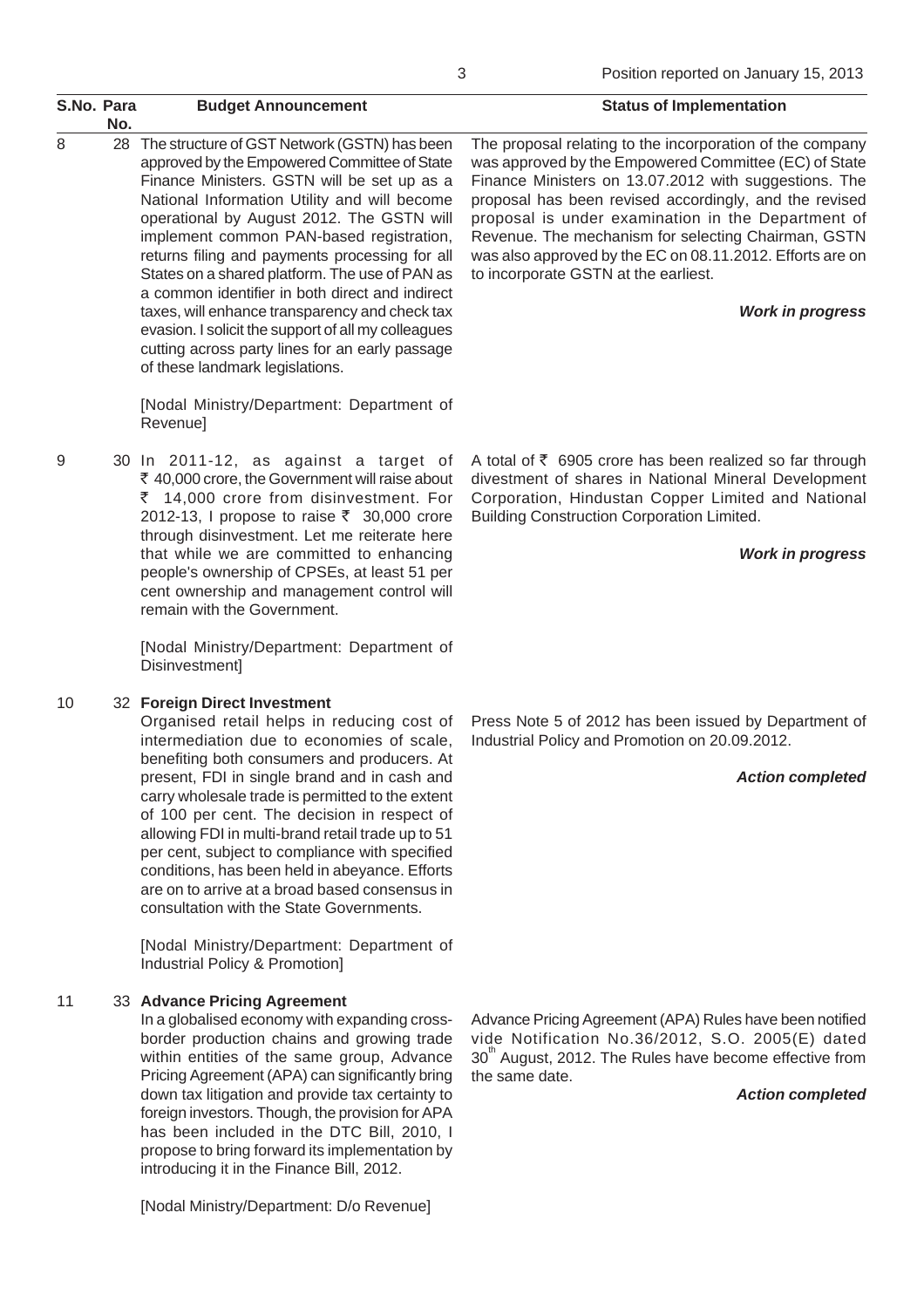| S.No. Para | No. | <b>Budget Announcement</b>                                                                                                                                                                                                                                                                                                                                                                                                                                                                                    | <b>Status of Implementation</b>                                                                                                                                                                                                                                     |
|------------|-----|---------------------------------------------------------------------------------------------------------------------------------------------------------------------------------------------------------------------------------------------------------------------------------------------------------------------------------------------------------------------------------------------------------------------------------------------------------------------------------------------------------------|---------------------------------------------------------------------------------------------------------------------------------------------------------------------------------------------------------------------------------------------------------------------|
| 12         |     | 35 To encourage flow of savings in financial<br>instruments and improve the depth of domestic<br>capital market, it is proposed to introduce a new<br>scheme called Rajiv Gandhi Equity Savings<br>Scheme. The scheme would allow for income<br>tax deduction of 50 per cent to new retail<br>investors, who invest up to ₹ 50,000 directly in<br>equities and whose annual income is below<br>₹10 lakh. The scheme will have a lock-in period<br>of 3 years. The details will be announced in<br>due course. | The Rajiv Gandhi Equity Savings Scheme was notified by<br>the Central Board of Direct Taxes on 23.11.2012, and the<br>scheme has become effective from that date.<br><b>Action completed</b>                                                                        |
|            |     | [Nodal Ministry/Department: D/o Economic<br>Affairs, D/o Revenue]                                                                                                                                                                                                                                                                                                                                                                                                                                             |                                                                                                                                                                                                                                                                     |
| 13         |     | 37 I now propose to take the next steps in<br>deepening the reforms in Capital market by:<br>Allowing Qualified Foreign Investors (QFIs)<br>٠                                                                                                                                                                                                                                                                                                                                                                 | RBI and SEBI have issued circulars dated 16th July 2012<br>and 18th July 2012 respectively. A separate sub-limit of<br>USD 1 billion has been created for QFIs investment in<br>corporate bonds and mutual fund debt schemes.                                       |
|            |     | to access Indian Corporate Bond market;                                                                                                                                                                                                                                                                                                                                                                                                                                                                       | <b>Action completed</b>                                                                                                                                                                                                                                             |
|            |     | Simplifying the process of issuing Initial<br>٠<br>Public Offers (IPOs), lowering their costs<br>and helping companies reach more retail<br>investors in small towns. To achieve this, in<br>addition to the existing IPO process, I<br>propose to make it mandatory for companies<br>to issue IPOs of $\overline{z}$ 10 crore and above in<br>electronic form through nationwide broker<br>network of stock exchanges;                                                                                       | SEBI has issued the required Circular on 4th October 2012.                                                                                                                                                                                                          |
|            |     |                                                                                                                                                                                                                                                                                                                                                                                                                                                                                                               | <b>Action completed</b>                                                                                                                                                                                                                                             |
|            |     | Providing opportunities for wider<br>٠<br>shareholder participation in important<br>decisions of the companies through                                                                                                                                                                                                                                                                                                                                                                                        | On 13th July 2012 SEBI has come out with the necessary<br>amendments to be made to equity listing agreement by stock<br>exchanges. The main features of the scheme are as under:-                                                                                   |
|            |     | electronic voting facilities, besides existing<br>process for shareholder voting, which<br>would be made mandatory initially for top<br>listed companies; and                                                                                                                                                                                                                                                                                                                                                 | a. Electronic voting is made mandatory for top 500 listed<br>companies at Bombay Stock Exchange (BSE) and<br>National Stock Exchange (NSE), chosen based on<br>market capitalization in respect of those businesses<br>to be transacted through postal ballot.      |
|            |     |                                                                                                                                                                                                                                                                                                                                                                                                                                                                                                               | b. Listed companies may chose any one of the two<br>agencies (Central Depository Services (India) Ltd.<br>(CDSL) and National Securities Depositories<br>Ltd. (NSDL) which are currently providing the e-voting<br>platform. These platforms permit any shareholder |

*Action completed*

holding shares in physical or demat form, to cast their votes electronically irrespective of which depository

c. This shall be applicable for the shareholders' meetings, for which noticed are issued on or after October 01,2012. However, the listed companies are at liberty to provide e-voting facility to their shareholders in the meeting for which notices have

been sent prior to October 01,2012.

he holds his shares with.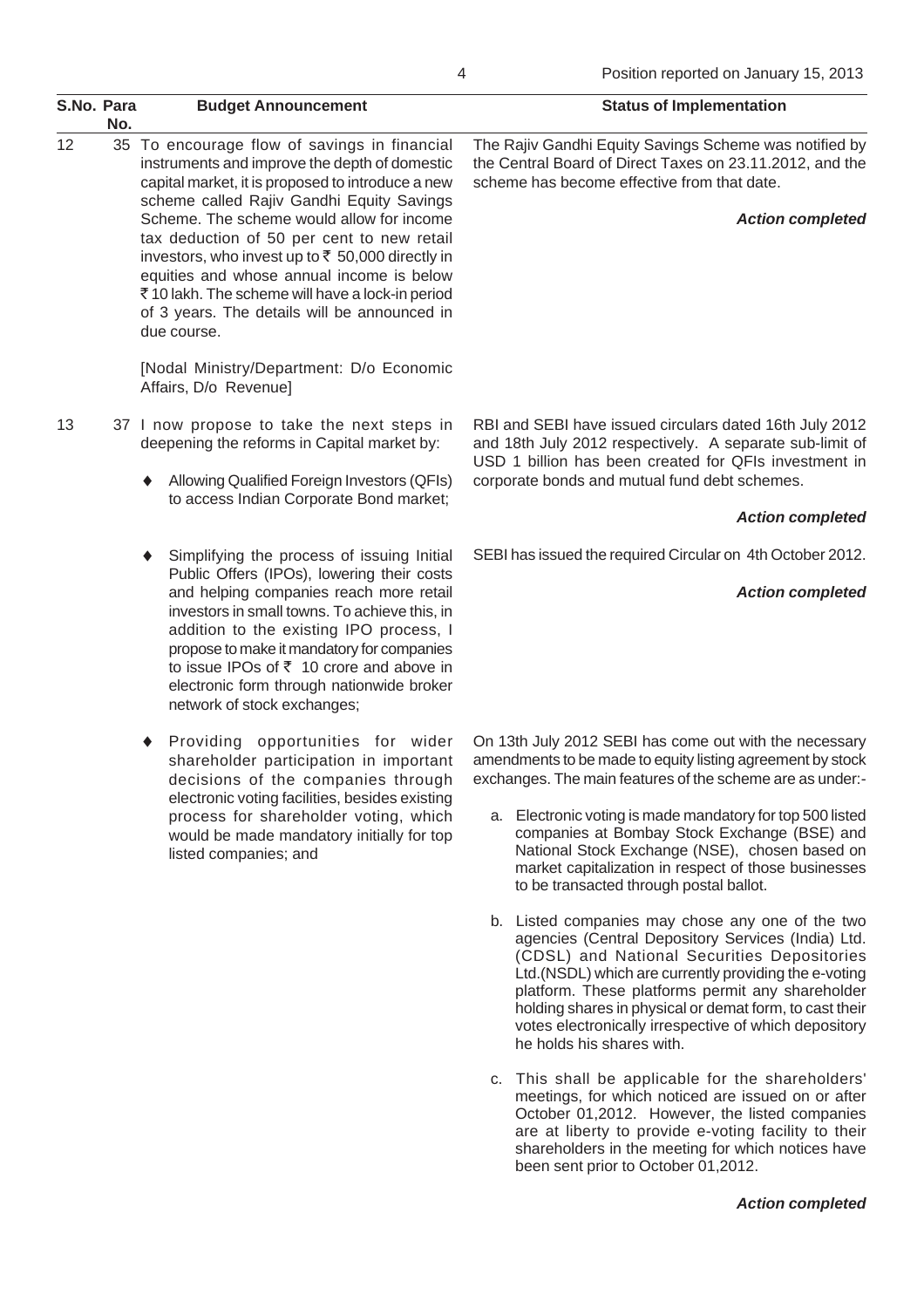| S.No. Para | No. | <b>Budget Announcement</b>                                                                                                                                                                            | <b>Status of Implementation</b>                                                                                                                                                                             |
|------------|-----|-------------------------------------------------------------------------------------------------------------------------------------------------------------------------------------------------------|-------------------------------------------------------------------------------------------------------------------------------------------------------------------------------------------------------------|
|            |     | Permitting two-way fungibility in Indian<br>۰<br>Depository Receipts subject to a ceiling<br>with the objective of encouraging greater<br>foreign participation in Indian capital                     | RBI and SEBI have issued final Circulars on implementation<br>of two-way fungibility of Indian Depository Receipts (IDRs)<br>on 28th August 2012.                                                           |
|            |     | market.<br>[Nodal Ministry/Department: Department of                                                                                                                                                  | Ministry of Corporate Affairs have also issued the notification<br>on Companies (Issue of Indian Depository Receipts)<br>Amendment Rules, 2012 on 1st October 2012.                                         |
|            |     | Economic Affairs]                                                                                                                                                                                     | <b>Action completed</b>                                                                                                                                                                                     |
| 14         |     | 38 Legislative Reforms<br>We have received the recommendations of the<br>Standing Committee on Finance on "The<br>Pension Fund Regulatory and Development<br>Authority Bill, 2011", "The Banking Laws | The official amendments to "The Banking Laws<br>(Amendment) Bill, 2011" was passed by both the Houses<br>of Parliament and the Banking Laws (Amendment) Act 2012<br>has come into effect (from 18.01.2013). |
|            |     | (Amendment) Bill, 2011" and "The Insurance<br>Laws (Amendment) Bill, 2008". The official<br>amendments to these Bills will be moved in<br>this session of the Parliament.                             | Cabinet has approved the remaining two Amendment Bills,<br>and these are expected to be introduced during the Budget<br>Session 2013.                                                                       |
|            |     | [Nodal Ministry/Department: Department of<br><b>Financial Services]</b>                                                                                                                               | <b>Action partially completed</b>                                                                                                                                                                           |
| 15         |     | 39 To take forward the process of financial sector<br>legislative reforms, the Government proposes<br>to move the following Bills in the Budget<br>Session of the Parliament:                         |                                                                                                                                                                                                             |
|            |     | Micro<br>Finance<br>Institutions<br>The<br>٠<br>(Development and Regulation) Bill, 2012;                                                                                                              | Bill introduced in Parliament on 22.05.2012.                                                                                                                                                                |
|            |     | [Nodal Ministry/Department: Department of<br><b>Financial Services]</b>                                                                                                                               | <b>Action completed</b>                                                                                                                                                                                     |
|            |     | Bill, 2012;                                                                                                                                                                                           | The National Housing Bank (Amendment) Bill introduced in Lok Sabha on 30.04.2012.                                                                                                                           |
|            |     | [Nodal Ministry/Department: Department of<br><b>Financial Services]</b>                                                                                                                               | <b>Action completed</b>                                                                                                                                                                                     |
|            |     | The Small Industries Development Bank<br>٠<br>of India (Amendment) Bill, 2012;                                                                                                                        | Bill introduced in Lok Sabha on 22.05.2012.                                                                                                                                                                 |
|            |     | [Nodal Ministry/Department: Department of<br><b>Financial Services]</b>                                                                                                                               | <b>Action completed</b>                                                                                                                                                                                     |
|            |     | National Bank for Agriculture and Rural<br>۰<br>Development (Amendment) Bill, 2012;                                                                                                                   | Cabinet Note for amendment to NABARD Act has been<br>referred to the Cabinet Secretariat for consideration by the<br>Cabinet.                                                                               |
|            |     | [Nodal Ministry/Department: Department of<br><b>Financial Services]</b>                                                                                                                               | <b>Work in progress</b>                                                                                                                                                                                     |
|            |     | Regional Rural Banks (Amendment) Bill,<br>۰<br>2012;                                                                                                                                                  | Cabinet Note for amendment to Regional Rural Banks Act<br>has been referred to the Cabinet Secretariat for<br>consideration by the Cabinet.                                                                 |
|            |     | [Nodal Ministry/Department: Department of                                                                                                                                                             | <b>Work in progress</b>                                                                                                                                                                                     |

Financial Services]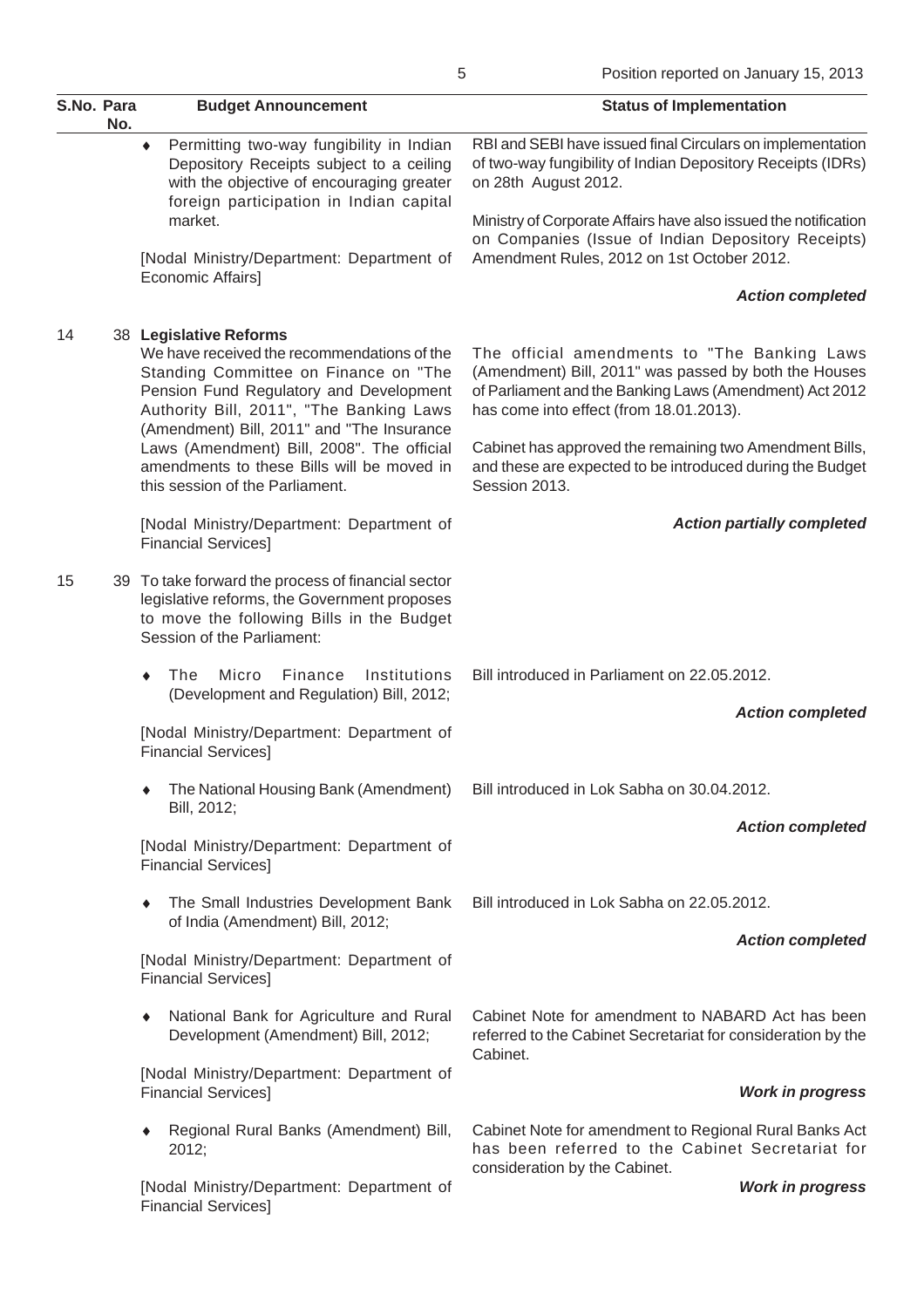|            |     |                                                                                                                                                                                                                                                                                                                                                                                                                                                                                                        | O<br>POSItion reported on January 15, 2013                                                                                                                                                                                                                                                                    |
|------------|-----|--------------------------------------------------------------------------------------------------------------------------------------------------------------------------------------------------------------------------------------------------------------------------------------------------------------------------------------------------------------------------------------------------------------------------------------------------------------------------------------------------------|---------------------------------------------------------------------------------------------------------------------------------------------------------------------------------------------------------------------------------------------------------------------------------------------------------------|
| S.No. Para | No. | <b>Budget Announcement</b>                                                                                                                                                                                                                                                                                                                                                                                                                                                                             | <b>Status of Implementation</b>                                                                                                                                                                                                                                                                               |
|            |     | Indian Stamp (Amendment) Bill, 2012; and<br>٠                                                                                                                                                                                                                                                                                                                                                                                                                                                          | Vetting of the draft Bill is in progress in consultation with<br>the Legislative Department.                                                                                                                                                                                                                  |
|            |     | [Nodal Ministry/Department: Department of<br>Revenue]                                                                                                                                                                                                                                                                                                                                                                                                                                                  | <b>Work in progress</b>                                                                                                                                                                                                                                                                                       |
|            |     | Public Debt Management Agency of India<br>Bill, 2012.                                                                                                                                                                                                                                                                                                                                                                                                                                                  | Consultations with Ministry of Law have been completed,<br>and the Bill is being processed internally in the Department<br>of Economic Affairs for submission to the Cabinet.                                                                                                                                 |
|            |     | [Nodal Ministry/Department: Department of<br>Economic Affairs]                                                                                                                                                                                                                                                                                                                                                                                                                                         | <b>Work in progress</b>                                                                                                                                                                                                                                                                                       |
| 16         |     | 41 Capitalisation of Banks and Financial<br><b>Holding Company</b>                                                                                                                                                                                                                                                                                                                                                                                                                                     | <b>Capitalization of RRBs</b>                                                                                                                                                                                                                                                                                 |
|            |     | The Government is committed to protect the<br>financial health of Public Sector Banks and<br>financial institutions. For the year 2012-13,<br>I propose to provide ₹ 15,888 crore for<br>capitalisation of Public Sector Banks, Regional<br>Rural Banks and other financial institutions<br>including NABARD. The Government is also<br>examining the possibility of creating a financial<br>holding company which will raise resources to<br>meet the capital requirements of Public Sector<br>Banks. | Cabinet has approved the proposal for capitalization of<br>RRBs. An amount of ₹200 crore has been released to 11<br>RRBs on 08.07.2012. Further release will be made after<br>finalization of Revised Estimate and subject to release of<br>proportionate share by State Governments and sponsoring<br>Banks. |
|            |     |                                                                                                                                                                                                                                                                                                                                                                                                                                                                                                        | <b>Capitalization of NABARD</b>                                                                                                                                                                                                                                                                               |
|            |     |                                                                                                                                                                                                                                                                                                                                                                                                                                                                                                        | An amount of ₹ 108.20 crore has been released on<br>08.07.2012.                                                                                                                                                                                                                                               |
|            |     | [Nodal Ministry/Department: Department of                                                                                                                                                                                                                                                                                                                                                                                                                                                              | <b>Capitalization of Public Sector Banks</b>                                                                                                                                                                                                                                                                  |
|            |     | <b>Financial Services]</b>                                                                                                                                                                                                                                                                                                                                                                                                                                                                             | Cabinet has approved the proposal of re-capitalization of<br>Public Sector Banks, and an amount of ₹12,517 crore will<br>be released in due course.                                                                                                                                                           |
|            |     |                                                                                                                                                                                                                                                                                                                                                                                                                                                                                                        | <b>Creating a Financial Holding Company to meet capital</b><br>requirements of PSBs                                                                                                                                                                                                                           |
|            |     |                                                                                                                                                                                                                                                                                                                                                                                                                                                                                                        | A Cabinet Note for formation of a Financial Holding<br>Company for Public Sector Banks is at the stage of inter-<br>Ministerial consultations.                                                                                                                                                                |
|            |     |                                                                                                                                                                                                                                                                                                                                                                                                                                                                                                        | <b>Action partially completed</b>                                                                                                                                                                                                                                                                             |
| 17         |     | 42 To bring banking payment structure at par with<br>global standards, a comprehensive action plan                                                                                                                                                                                                                                                                                                                                                                                                     | Bringing banking payment structure at par with global<br>standards                                                                                                                                                                                                                                            |
|            |     | has been prepared for implementation in<br>2012-13. A central Know Your Customer (KYC)<br>depository will be developed in 2012-13 to<br>avoid multiplicity of registration and data<br>upkeep.                                                                                                                                                                                                                                                                                                         | The Key Advisory Group constituted on this issue has<br>submitted its recommendations. A Committee constituted,<br>vide order dated 17.07.2012, under the chairmanship of<br>Secretary (Financial Services) is now seized with<br>implementation of the recommendations on Payment                            |
|            |     | [Nodal Ministry/Department: Department of<br><b>Financial Services]</b>                                                                                                                                                                                                                                                                                                                                                                                                                                | Structure.                                                                                                                                                                                                                                                                                                    |
|            |     |                                                                                                                                                                                                                                                                                                                                                                                                                                                                                                        | Know your customer (KYC) depository                                                                                                                                                                                                                                                                           |

The report of the Committee on developing KYC depository is under preparation.

*Work in progress*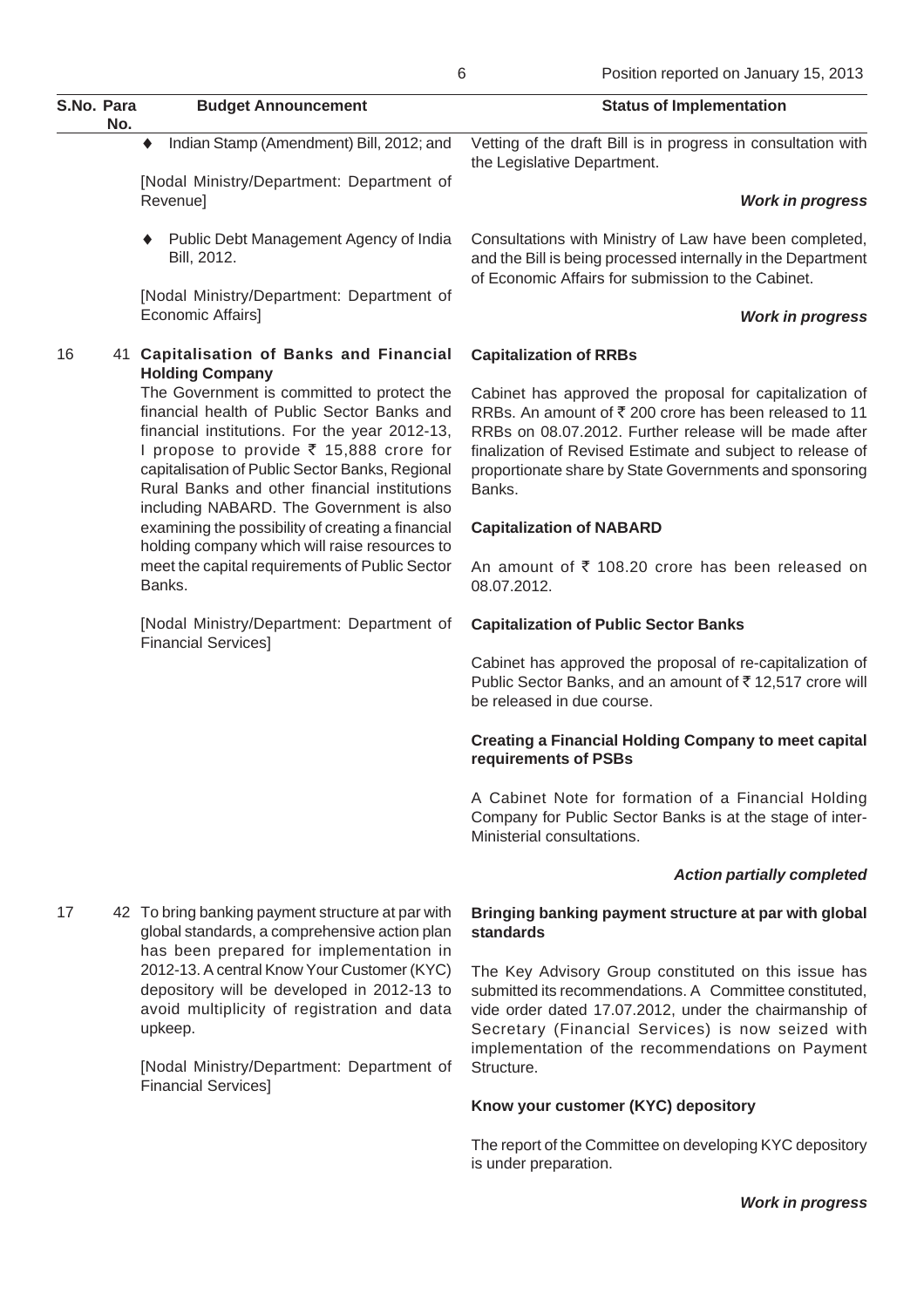# S.No. Para Budget Announcement **S.No. Para** Status of Implementation **No.**

## 18 43 **Priority Sector Lending**

A committee set up by RBI to re-examine the existing classification and suggest revised guidelines on priority sector lending has submitted its report. After stakeholder consultation, revised guidelines will be issued.

[Nodal Ministry/Department: Department of Financial Services]

## 19 44 **Financial Inclusion**

In 2010-11, "Swabhimaan" campaign was launched to extend banking facilities through Business Correspondents to habitations having population in excess of 2000. I am happy to announce that out of 73,000 identified habitations that were to be covered by March, 2012, about 70,000 habitations have been provided with banking facilities. With this, over 2.55 crore beneficiary accounts would have been operationalised. The remaining habitations are likely to be covered by March 31, 2012. As a next step, Ultra Small Branches are being set up at these habitations, where the Business Correspondents would deal with cash transactions.

[Nodal Ministry/Department: Department of Financial Services]

20 45 In 2012-13, I propose to extend the "Swabhimaan" campaign to habitations with population of more than 1000 in North Eastern and hilly States and to other habitations which have crossed population of 2,000 as per Census 2011.

> [Nodal Ministry/Department: Department of Financial Services]

21 47 The Government had initiated the process of capitalisation of 40 financially weak RRBs, which has been completed in respect of 12 RRBs by the end of February, 2012. I propose to extend the scheme of capitalisation of weak RRBs by another 2 years to enable all the States to contribute their share.

> [Nodal Ministry/Department: Department of Financial Services]

22 49 Viability Gap Funding (VGF) under the Scheme for Support to PPP in infrastructure is an important instrument in attracting private investment into the sector. This year it has been decided to make irrigation (including dams, channels and embankments), terminal markets,

Revised guidelines on priority sector lending have been released by RBI on 20.07.2012.

#### *Action completed*

As against the 74398 habitations with population over 2000 identified for coverage under Swabhiman, banking facilities to 74194 habitations had been provided till 31st March, 2012 through Branches, Business Correspondent Agents (BCAs), Mobile branches etc. More than 62,000 BCAs have been appointed and about 3.16 crore Financial Inclusion Accounts opened. Besides, Public Sector Banks and Regional Rural Banks have operationalized a total of 39,934 Ultra Small Branches (as on 30.11.2012).

### *Action completed*

Since the village level Census data for 2011 is not available, it has been decided to cover villages with population 1600-2000 (as per 2001 Census) as it is expected that these villages would have crossed the population of 2000 in 2011 Census. Necessary instructions for identification, allocation and coverage of these villages, as well as villages with population 1000-2000 in the Hilly and North Eastern region states have been issued in May, 2012.

## *Action completed*

Extension of the scheme on capitalization of weak RRBs has been approved by the Cabinet.

## *Action completed*

The following sub-sectors have been notified as eligible for Viability Gap Funding under the Scheme for Financial Support to PPPs in Infrastructure on 24.03.2012:

a. Oil/Gas/Liquefied Natural Gas (LNG) storage facility (includes city gas distribution network)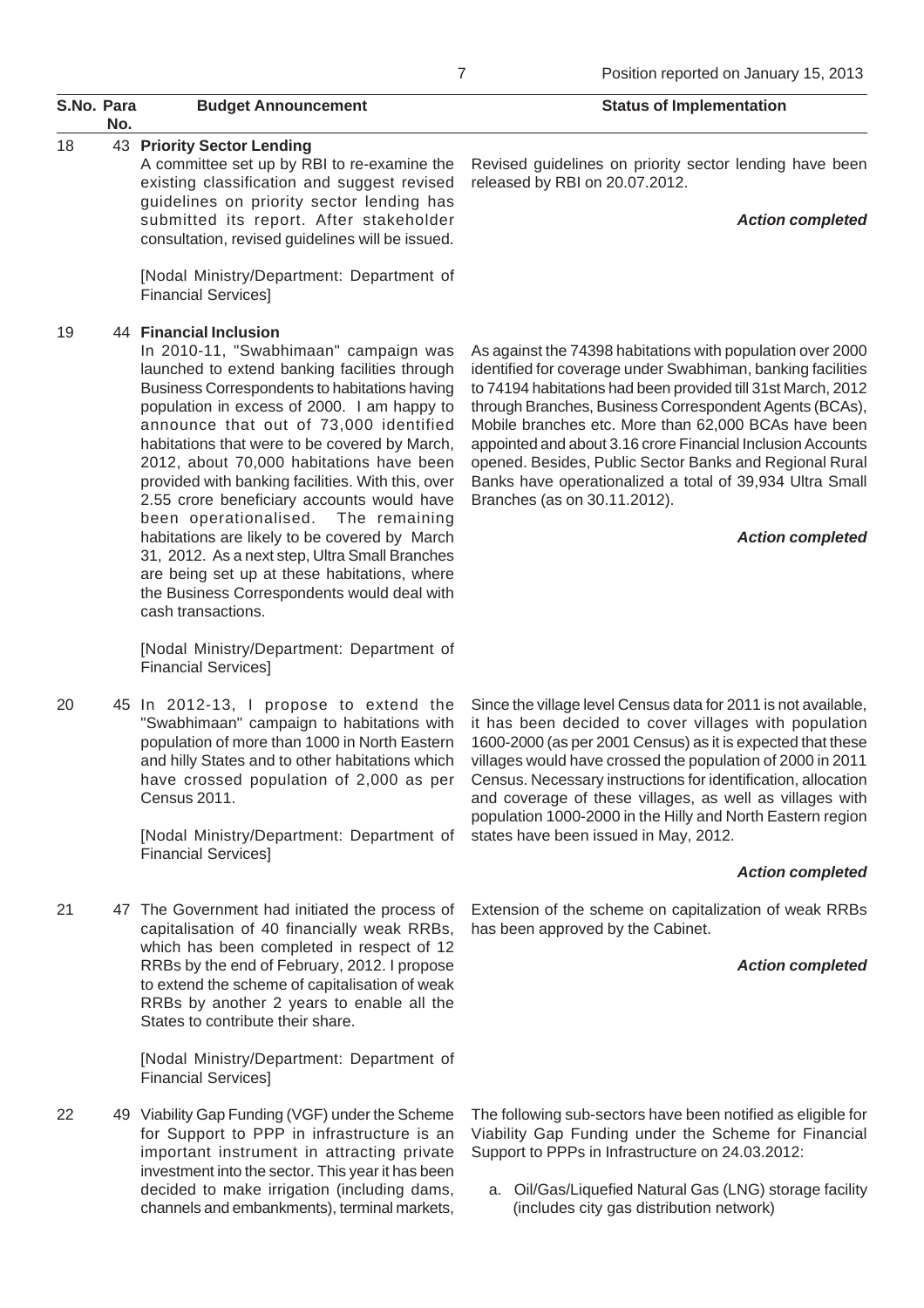| S.No. Para | No. | <b>Budget Announcement</b>                                                                                                                                                                                                                                                                                                                                                                                                                               | <b>Status of Implementation</b>                                                                                                                                                                                                                                                                     |
|------------|-----|----------------------------------------------------------------------------------------------------------------------------------------------------------------------------------------------------------------------------------------------------------------------------------------------------------------------------------------------------------------------------------------------------------------------------------------------------------|-----------------------------------------------------------------------------------------------------------------------------------------------------------------------------------------------------------------------------------------------------------------------------------------------------|
|            |     | common infrastructure in agriculture markets,<br>soil testing laboratories and capital investment<br>in fertiliser sector eligible for VGF under this                                                                                                                                                                                                                                                                                                    | b. Oil and Gas pipelines (includes city gas distribution<br>network)                                                                                                                                                                                                                                |
|            |     | scheme. Oil and Gas/LNG storage facilities and<br>oil and gas pipelines, fixed network for                                                                                                                                                                                                                                                                                                                                                               | Irrigation (dams, channels, embankments etc.)<br>C.                                                                                                                                                                                                                                                 |
|            |     | telecommunication and telecommunication<br>towers will also be made eligible sectors for<br>VGF.                                                                                                                                                                                                                                                                                                                                                         | d. Telecommunication (Fixed Network) (includes optic<br>fibre/wire/cable networks which provide broadband/<br>internet)                                                                                                                                                                             |
|            |     | [Nodal Ministry/Department: Department of<br>Economic Affairs]                                                                                                                                                                                                                                                                                                                                                                                           | e. Telecommunication towers,                                                                                                                                                                                                                                                                        |
|            |     |                                                                                                                                                                                                                                                                                                                                                                                                                                                          | <b>Terminal Markets</b><br>f.                                                                                                                                                                                                                                                                       |
|            |     |                                                                                                                                                                                                                                                                                                                                                                                                                                                          | Common infrastructure in agriculture markets; and<br>g.                                                                                                                                                                                                                                             |
|            |     |                                                                                                                                                                                                                                                                                                                                                                                                                                                          | h. Soil testing laboratories.                                                                                                                                                                                                                                                                       |
|            |     |                                                                                                                                                                                                                                                                                                                                                                                                                                                          | It has been decided in consultation with Department of<br>Fertilizer not to notify Fertilizer sector as eligible for Viability<br>Gap Funding under the Scheme for Financial Support to<br>PPPs in infrastructure.                                                                                  |
|            |     |                                                                                                                                                                                                                                                                                                                                                                                                                                                          | <b>Action completed</b>                                                                                                                                                                                                                                                                             |
| 23         |     | 52 For the year 2011-12, tax-free bonds for<br>₹ 30,000 crore were announced for financing<br>infrastructure projects. I propose to double it<br>to raise ₹ 60,000 crore in 2012-13. This<br>includes ₹ 10,000 crore for NHAI, ₹ 10,000<br>crore for IRFC, ₹ 10,000 crore for IIFCL,<br>₹ 5,000 crore for HUDCO, ₹ 5,000 crore for<br>National Housing Bank, ₹ 5,000 crore for<br>SIDBI, ₹ 5,000 crore for ports and ₹ 10,000<br>crore for power sector. | An aggregate amount of ₹53,500 crores has been approved<br>for tax-free bonds issues in Financial Year 2012-13 as<br>against ₹ 60,000 crores proposed in the Budget, and the<br>requisite notification was issued by the Central Board of<br>Direct Taxes on 06.11.2012.<br><b>Action completed</b> |
|            |     | [Nodal Ministry/Department: Department of<br>Economic Affairs]                                                                                                                                                                                                                                                                                                                                                                                           |                                                                                                                                                                                                                                                                                                     |
| 24         |     | 53 A harmonised master list of infrastructure<br>sector has been approved by the Government.<br>This will help in removing ambiguity in the policy<br>and regulatory domain and encourage<br>investment in the infrastructure sector.                                                                                                                                                                                                                    | The notification for a harmonized master list of infrastructure<br>sectors has been issued on 28.3.2012. An institutional<br>mechanism for the updation of the harmonized master list<br>has also been set up.                                                                                      |
|            |     | [Nodal Ministry/Department: Department of                                                                                                                                                                                                                                                                                                                                                                                                                | <b>Action completed</b>                                                                                                                                                                                                                                                                             |

Economic Affairs]

## 25 57 **Power and Coal**

In power generation, fuel supply constraints are affecting production prospects. To address this concern, Coal India Limited (CIL) has been advised to sign fuel supply agreements, with power plants that have entered into long-term Power Purchase Agreements with DISCOMs and would get commissioned on or before March 31, 2015. An inter-ministerial group is being constituted to undertake periodic review of the allocated A total of 143 Fuel Supply Agreements (FSAs) are to be signed by Coal India Limited till 2014-15 in respect of identified power projects of 60000 MW capacity, which have been assured for coal supply during 12th Five Year Plan period. Out of these 143 FSAs 92 FSAs are to be signed by the end of 2012-13. 46 FSAs have been signed so far.

An Inter-Ministerial Group (IMG) to review allocation of Coal Mines was constituted on 21.6.2012, which has taken up for review 58 cases where show cause notices were issued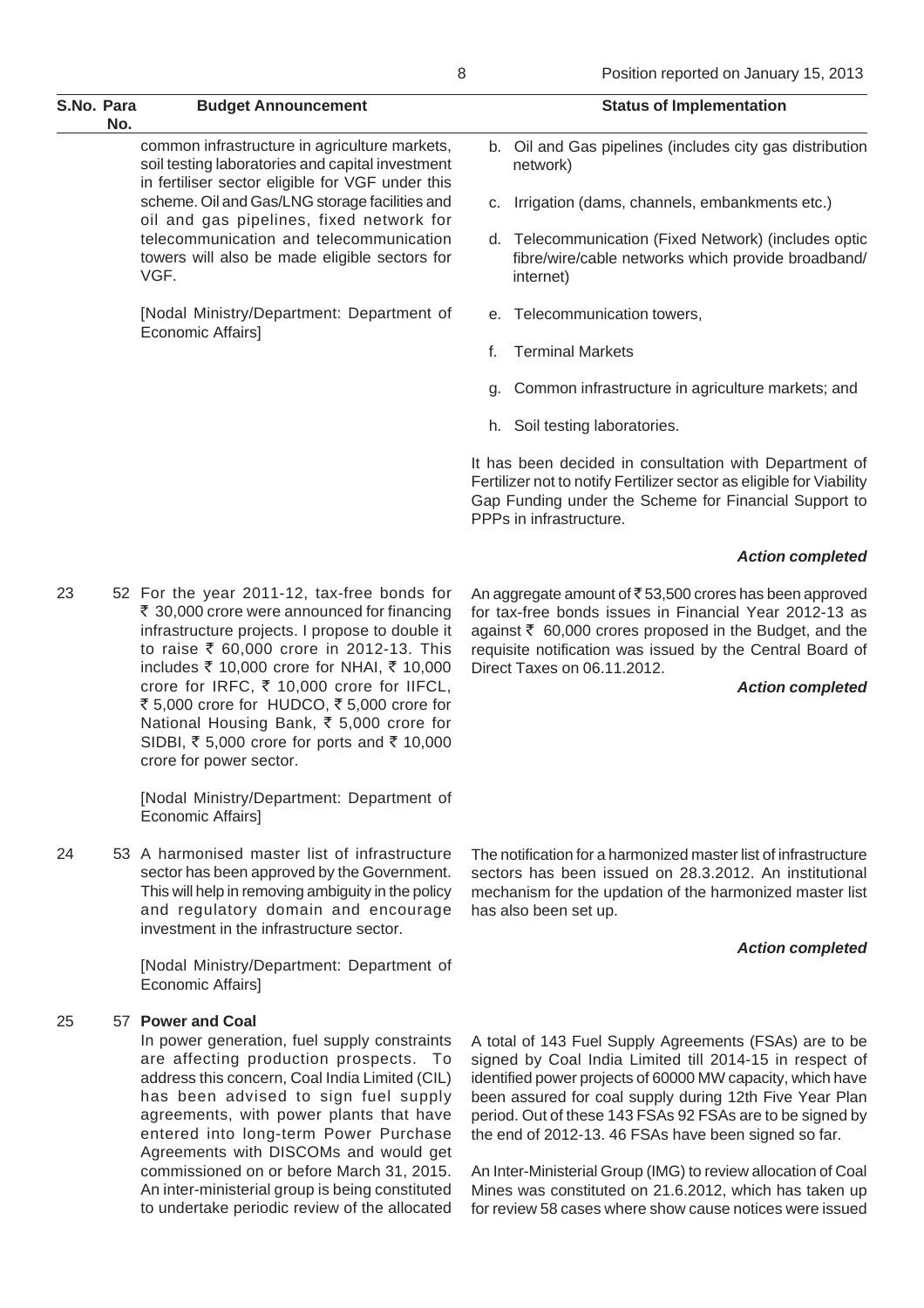| S.No. Para | No. | <b>Budget Announcement</b>                                                                                                                                                                                                                                                                                                                                                                                                                                                                                                                                                                               | <b>Status of Implementation</b>                                                                                                                                                                                                                                                                                                                                                                                                          |
|------------|-----|----------------------------------------------------------------------------------------------------------------------------------------------------------------------------------------------------------------------------------------------------------------------------------------------------------------------------------------------------------------------------------------------------------------------------------------------------------------------------------------------------------------------------------------------------------------------------------------------------------|------------------------------------------------------------------------------------------------------------------------------------------------------------------------------------------------------------------------------------------------------------------------------------------------------------------------------------------------------------------------------------------------------------------------------------------|
|            |     | coal mines and make recommendations on<br>de-allocations, if so required.<br>[Nodal Ministry/Department: Ministry of Coal]                                                                                                                                                                                                                                                                                                                                                                                                                                                                               | earlier, and 18 other cases where it was decided to deduct<br>Bank Guarantee based on earlier reviews. The IMG has<br>recommended de-allocation of 13 coal blocks allocated to<br>29 companies, deduction of Bank Guarantee in the cases<br>of 14 blocks allocated to 19 companies and imposition of<br>Bank Guarantee in case of 1 coal block. No action has been<br>recommended in cases of 3 coal blocks allocated to 2<br>companies. |
|            |     |                                                                                                                                                                                                                                                                                                                                                                                                                                                                                                                                                                                                          | The recommendations of the IMG have been accepted by<br>the competent authority and action is initiated accordingly.                                                                                                                                                                                                                                                                                                                     |
|            |     |                                                                                                                                                                                                                                                                                                                                                                                                                                                                                                                                                                                                          | <b>Action partially completed</b>                                                                                                                                                                                                                                                                                                                                                                                                        |
| 26         |     | 58 I propose to allow External Commercial<br>Borrowings (ECB) to part finance Rupee debt<br>of existing power projects.                                                                                                                                                                                                                                                                                                                                                                                                                                                                                  | Press Release was issued by the Government on 18th April,<br>2012, and the Reserve Bank of India (RBI) issued a circular<br>on 20th April, 2012.                                                                                                                                                                                                                                                                                         |
|            |     | [Nodal Ministry/Department: Department of<br>Economic Affairs]                                                                                                                                                                                                                                                                                                                                                                                                                                                                                                                                           | <b>Action completed</b>                                                                                                                                                                                                                                                                                                                                                                                                                  |
| 27         |     | 59 Transport: Roads and Civil Aviation<br>The Ministry of Road Transport and Highways<br>is set to achieve its target of awarding projects<br>covering a length of 7,300 km under NHDP<br>during 2011-12. This would be 44 per cent<br>higher than the best ever length of 5,082 km<br>awarded in 2010-11. Of the 44 projects<br>awarded during 2011-12, 24 projects have<br>fetched a premium. I propose to set a target of<br>covering a length of 8,800 kms under NHDP<br>next year. The allocation of the Ministry has<br>been enhanced by 14 per cent to $\overline{z}$ 25,360<br>crore in 2012-13. | 9 projects with a total road length of 879.90 Kilometer and<br>total project cost of ₹ 7073.26 crore have been awarded till<br>15.01.2013.<br><b>Work in progress</b>                                                                                                                                                                                                                                                                    |
|            |     | [Nodal Ministry/Department: Ministry of Road,<br>Transport & Highways]                                                                                                                                                                                                                                                                                                                                                                                                                                                                                                                                   |                                                                                                                                                                                                                                                                                                                                                                                                                                          |
| 28         |     | 60 To encourage public private partnerships in<br>road construction projects, I propose to allow<br>ECB for capital expenditure on the maintenance<br>and operations of toll systems for roads and<br>highways so long as they are a part of the<br>original project.                                                                                                                                                                                                                                                                                                                                    | A Press Release was issued by the Government on 18th<br>April, 2012, and the Reserve Bank of India (RBI) issued a<br>circular on 20th April, 2012.<br><b>Action completed</b>                                                                                                                                                                                                                                                            |
|            |     | [Nodal Ministry/Department: Department of<br>Economic Affairs ]                                                                                                                                                                                                                                                                                                                                                                                                                                                                                                                                          |                                                                                                                                                                                                                                                                                                                                                                                                                                          |
| 29         |     | 62 To address the immediate financing concerns<br>of the Civil Aviation sector, I propose to permit<br>ECB for working capital requirements of the<br>airline industry for a period of one year, subject<br>to a total ceiling of US Dollar 1 billion.                                                                                                                                                                                                                                                                                                                                                   | A Press Release was issued by the Government on 18th<br>April, 2012, and the Reserve Bank of India (RBI) issued a<br>circular on 20th April, 2012.<br><b>Action completed</b>                                                                                                                                                                                                                                                            |
|            |     | [Nodal Ministry/Department: Department of<br>Economic Affairs]                                                                                                                                                                                                                                                                                                                                                                                                                                                                                                                                           |                                                                                                                                                                                                                                                                                                                                                                                                                                          |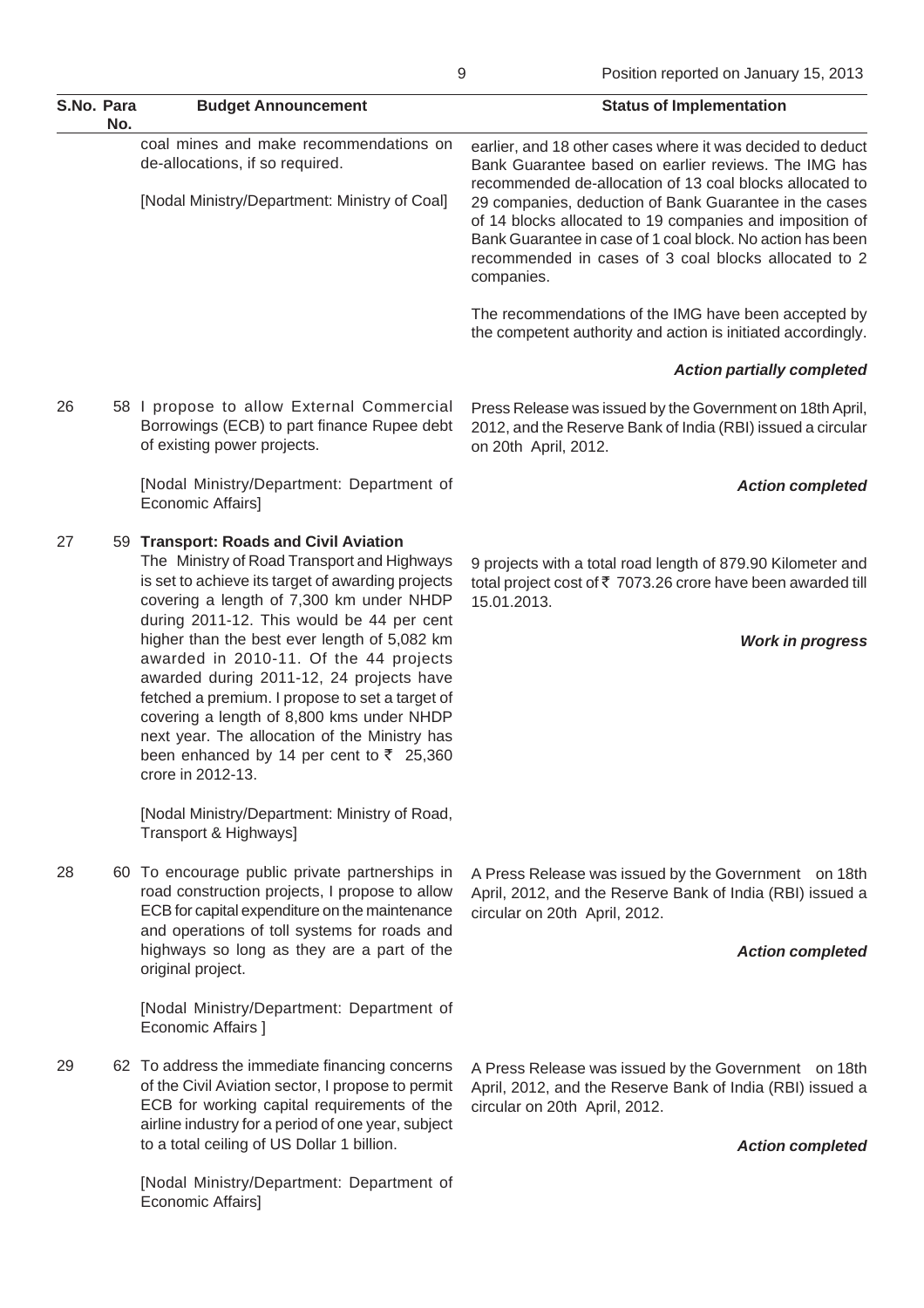| S.No. Para | No. | <b>Budget Announcement</b>                                                                                                                                                                                                                                     | <b>Status of Implementation</b>                                                                                                                                                                                                                                                                                                                                               |
|------------|-----|----------------------------------------------------------------------------------------------------------------------------------------------------------------------------------------------------------------------------------------------------------------|-------------------------------------------------------------------------------------------------------------------------------------------------------------------------------------------------------------------------------------------------------------------------------------------------------------------------------------------------------------------------------|
| 30         |     | 63 A proposal to allow foreign airlines to participate<br>up to 49 per cent in the equity of an air transport<br>undertaking engaged in operation of scheduled<br>and non-scheduled air transport services is<br>under active consideration of the Government. | Press Note No.6 (2012 series) was issued by the<br>Department of Industrial Policy and Promotion (DIPP) on<br>20.9.12.<br><b>Action completed</b>                                                                                                                                                                                                                             |
|            |     | [Nodal Ministry/Department: Ministry of Civil<br>Aviation]                                                                                                                                                                                                     |                                                                                                                                                                                                                                                                                                                                                                               |
| 31         |     | 64 Delhi Mumbai Industrial Corridor<br>The Delhi Mumbai Industrial Corridor (DMIC)<br>is being developed on either side along the<br>alignment of the Western Dedicated Rail<br>Freight Corridor. The project has made                                         | The Deed of Public Trust of the DMIC Project Implementation<br>Trust Fund has been executed on 27.9.2012 and the first<br>meeting of the Trust was also held on the same day.                                                                                                                                                                                                 |
|            |     | significant progress. In September 2011,<br>Central assistance of ₹ 18,500 crore spread<br>over a period of 5 years has been approved.<br>The Japanese Prime Minister has announced<br>US\$ 4.5 billion as Japanese participation in<br>DMIC project.          | An amount of $\overline{\zeta}$ 411.4 crore has been allocated under BE<br>2012-13 for the project. Department of Industrial Policy and<br>Promotion (DIPP) as settler of the DMIC Project<br>Implementation Trust Fund has contributed ₹ 312.4 crore<br>as initial contribution to the main corpus of the Trust and<br>another ₹ 99 crore as additional corpus to the Trust. |
|            |     | [Nodal Ministry/Department: Department of<br>Industrial Policy & Promotion]                                                                                                                                                                                    | <b>Action completed</b>                                                                                                                                                                                                                                                                                                                                                       |
| 32         |     | 65 Housing sector<br>In view of the shortage of housing for low<br>income groups in major cities and towns,<br>I propose to:                                                                                                                                   |                                                                                                                                                                                                                                                                                                                                                                               |
|            |     | Allow ECB for low cost affordable housing<br>projects;                                                                                                                                                                                                         | The notification has been issued on 17.12.2012.                                                                                                                                                                                                                                                                                                                               |
|            |     |                                                                                                                                                                                                                                                                | <b>Action completed</b>                                                                                                                                                                                                                                                                                                                                                       |
|            |     | Set up Credit Guarantee Trust Fund to<br>ensure better flow of institutional credit for<br>housing loans;                                                                                                                                                      | Ministry of Housing and Urban Poverty Alleviation has set<br>up the Credit Guarantee Trust Fund.                                                                                                                                                                                                                                                                              |
|            |     |                                                                                                                                                                                                                                                                | <b>Action completed</b>                                                                                                                                                                                                                                                                                                                                                       |
|            |     | Enhance provisions under Rural Housing<br>Fund from ₹ 3000 crore to ₹ 4000 crore;                                                                                                                                                                              | The Fund amount has been increased and allocation of<br>banks has been made on the basis of the shortfall of Priority<br>Sector Lending targets as on last reporting Friday of March<br>2012 by RBI.                                                                                                                                                                          |
|            |     |                                                                                                                                                                                                                                                                | <b>Action completed</b>                                                                                                                                                                                                                                                                                                                                                       |
|            |     | Extend the scheme of interest subvention<br>of 1 per cent on housing loan up to $\overline{5}$ 15                                                                                                                                                              | Release order was issued by Department of Financial<br>Services on 24.09.2012.                                                                                                                                                                                                                                                                                                |
|            |     | lakh where the cost of the house does not<br>exceed ₹ 25 lakh for another year; and                                                                                                                                                                            | <b>Action completed</b>                                                                                                                                                                                                                                                                                                                                                       |
|            |     | Enhance the limit of indirect finance under<br>priority sector from ₹ 5 lakh to ₹ 10 lakh.                                                                                                                                                                     | Notification on Priority Sector Lending was issued by the<br>RBI on 20.7.2012 and clarifications on targets and<br>classifications issued on 17.10.2012.                                                                                                                                                                                                                      |
|            |     | [Nodal Ministry/Department: Department of<br>Economic Affairs, Department of Financial<br>Services]                                                                                                                                                            | <b>Action completed</b>                                                                                                                                                                                                                                                                                                                                                       |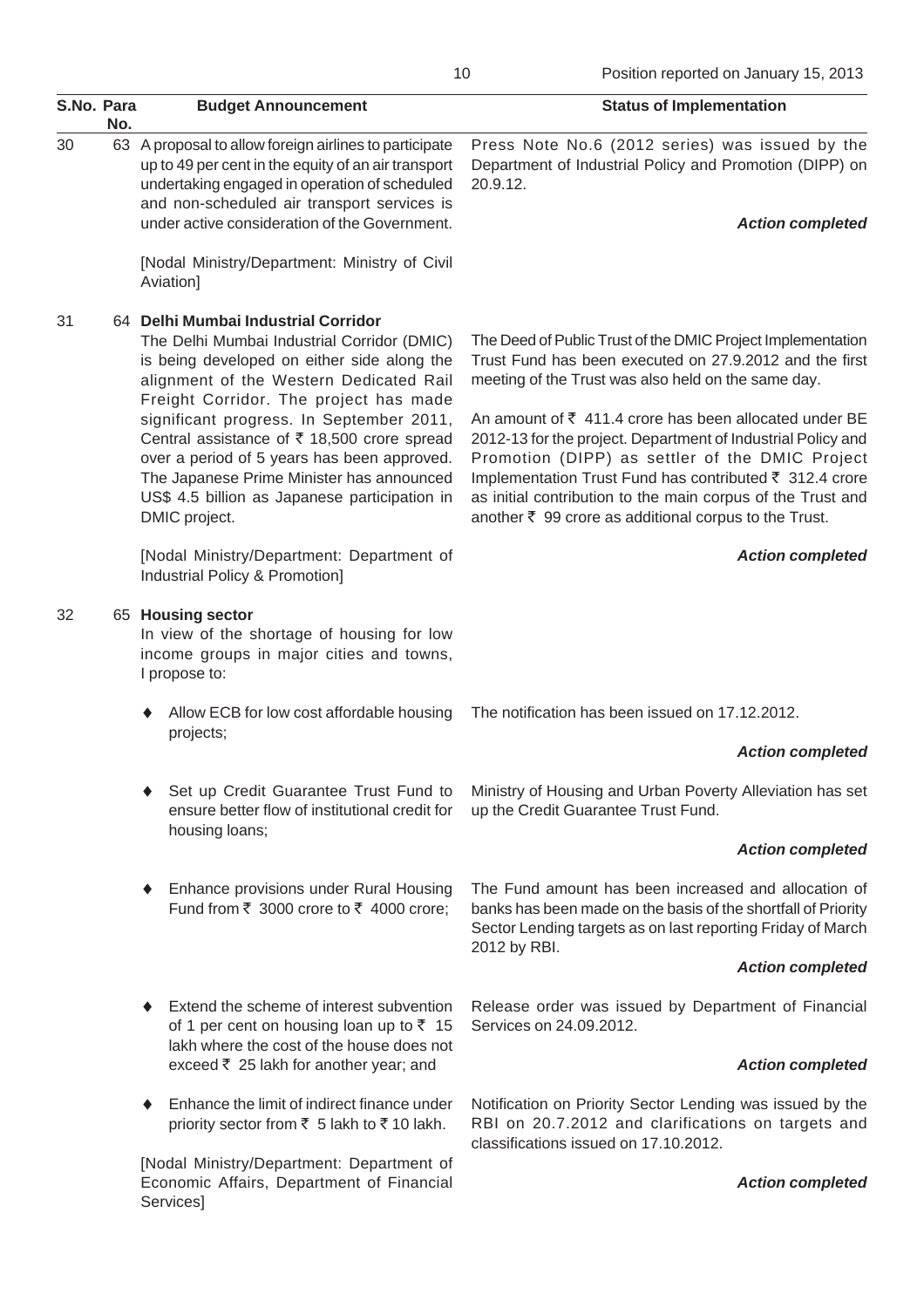## S.No. Para Budget Announcement **S.No. Para** Status of Implementation **No.**

## 33 66 **Fertilisers**

34 67 **Textiles**

To reduce India's import dependence in urea, Government has taken steps to finalise pricing and investment policies for urea. It is expected that with the implementation of the investment policy, country will become self sufficient in manufacturing urea in the next five years. In case of the potassic-phosphatic (P&K) fertiliser, use of single super phosphate (SSP) will be encouraged through greater extension work. This fertiliser is manufactured entirely in the domestic sector. Enhanced production would bring down our dependence on imports in the P&K sector.

[Nodal Ministry/Department: Department of Fertilizers]

The Government has recently announced a financial package of  $\bar{\tau}$  3,884 crore for waiver of loans of handloom weavers and their

[Nodal Ministry/Department: Ministry of

cooperative societies.

Textiles]

Department of Fertilizer has notified the New Investment Policy 2012 on 02.01.2013 in order to facilitate fresh investment in urea sector, to enhance indigenous production of urea and to reduce import of urea in the country. With the approval of this policy, it is expected that nearly 100 lakh MT of additional urea capacity will be added in the country to an already existing capacity of 220 LMT and 20 LMT from OMIFCO, Oman with an investment of nearly  $\bar{\tau}$  35,000 crore during 12th Five Year Plan period. This will make the country self reliant in urea by the end of the 12th Five Year Plan period.

In order to encourage usage of single super phosphate (SSP), following steps have been taken:

- (i) SSP has been included under Nutrient Based Subsidy (NBS) policy wherein subsidy on SSP has been given based on its nutrient content and MRP has been left open.
- (ii) Apart from indigenous source of Rock Phosphate, a number of grades of rock phosphate and their blending combinations have been notified to be used by SSP units for production of SSP.
- (iii) Low Grade Rock Phosphate has also been allowed for Beneficiated Rock Phosphate in order to produce SSP as per FCO standard.
- (iv) New SSP plants have been inducted under NBS policy in order to increase the production of SSP.

## *Action completed*

#### Handloom Package for loan waiver of Co-operative Societies and individual weavers is progressing as per the norms of the schemes. So far 24 State Governments have signed MOUs and made budgetary provisions for State share. Till December 2012, special audit of 26 Apex and 6702 Primary Weavers Cooperative Societies has been completed and a loan waiver amount of  $\bar{\tau}$  479.11 crore has been assessed. In addition, loan of 40,622 weavers and SHGs have also been assessed for waiver. NABARD has released about  $\bar{\tau}$  180 crore to the beneficiary Co-operatives/ individuals so far.

During the current year, so far 16,854 Weavers Credit Cards have been issued by the banks, with a sanction of  $\bar{z}$  61.38 crore of loan, out of which  $\bar{\tau}$  22.91 crore have been disbursed to them.

## *Work in progress*

35 68 In addition to 4 mega handloom clusters already operationalised, I am now happy to announce two more mega clusters, one to cover Prakasam and Guntur districts in Andhra M/s ICRA Management Consulting Pvt. Limited, NOIDA has been selected as Cluster Management and Technical Agency (CMTA) for Prakasam & Guntur Districts in Andhra Pradesh and Godda & neighboring Districts in Jharkhand.

#### 11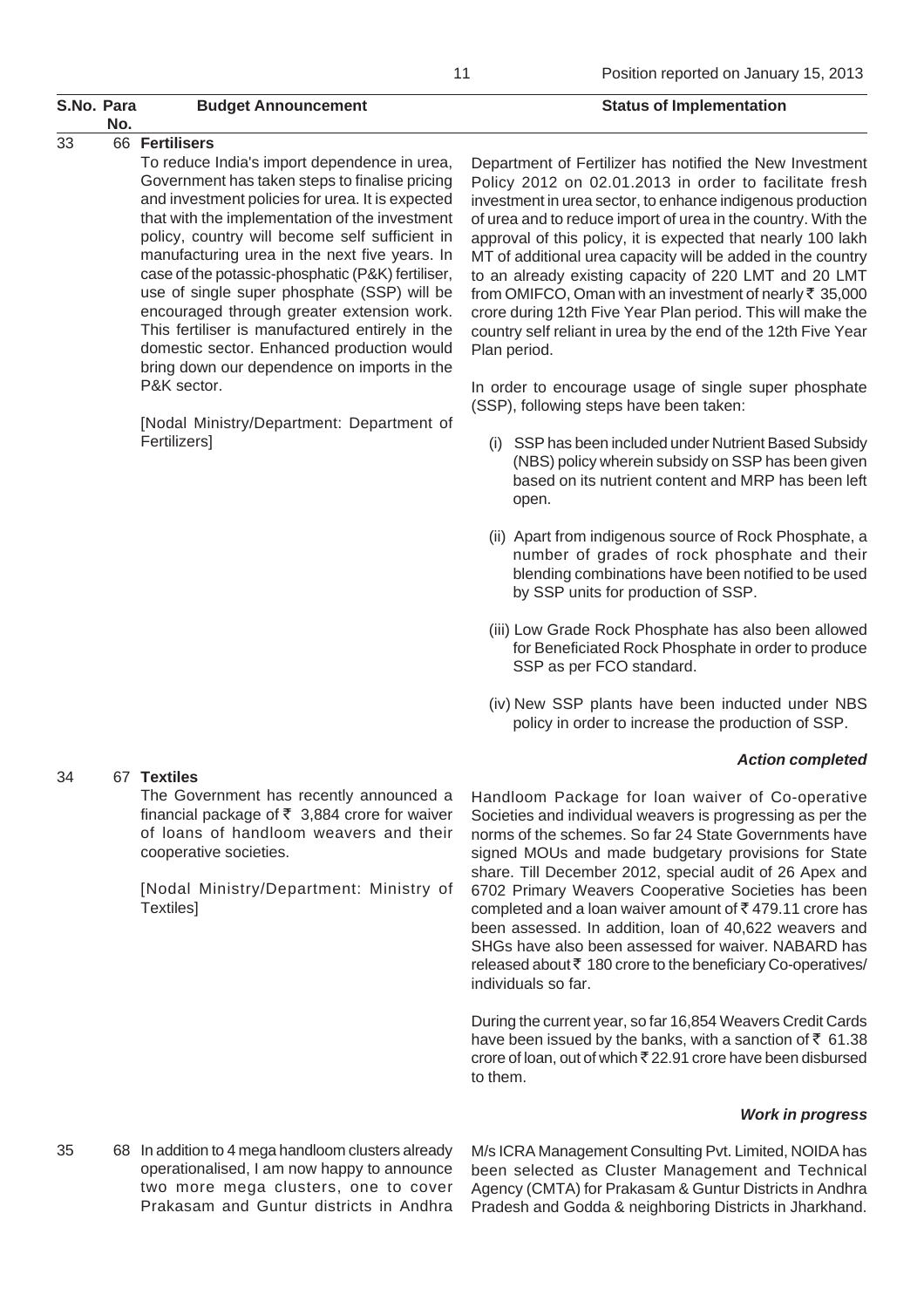| S.No. Para                                           | No.                                                                                                                                                                                                                                                                                                                                            | <b>Budget Announcement</b>                                                                                                                                                                                                                                                                                                                | <b>Status of Implementation</b>                                                                                                                                                                                                                                                                                                                                                                                                                      |
|------------------------------------------------------|------------------------------------------------------------------------------------------------------------------------------------------------------------------------------------------------------------------------------------------------------------------------------------------------------------------------------------------------|-------------------------------------------------------------------------------------------------------------------------------------------------------------------------------------------------------------------------------------------------------------------------------------------------------------------------------------------|------------------------------------------------------------------------------------------------------------------------------------------------------------------------------------------------------------------------------------------------------------------------------------------------------------------------------------------------------------------------------------------------------------------------------------------------------|
|                                                      |                                                                                                                                                                                                                                                                                                                                                | Pradesh and the other for Godda and<br>neighbouring districts in Jharkhand. I also<br>propose to provide assistance in setting up of                                                                                                                                                                                                      | A Memorandum of Agreement has been signed for this<br>purpose on 15.01.2013.                                                                                                                                                                                                                                                                                                                                                                         |
|                                                      | dormitories for women workers in the 5 mega<br>clusters relating to handloom, power loom and<br>leather sectors.                                                                                                                                                                                                                               | So far as setting up of dormitories for women workers in 5<br>mega clusters relating to handloom, power-loom and leather<br>sector is concerned, Ministry of Textile (MOT) has requested<br>for flexibility to set up the dormitories in projects under the                                                                               |                                                                                                                                                                                                                                                                                                                                                                                                                                                      |
|                                                      |                                                                                                                                                                                                                                                                                                                                                | [Nodal Ministry/Department: Ministry of<br>Textiles/Department of Industrial Policy and<br>Promotion]                                                                                                                                                                                                                                     | Scheme for Integrated Textile Park (SITP) in addition to<br>handloom and power-loom clusters. It has been decided<br>that financial assistance will be ensured for this purpose<br>within the approved outlays of MOT as per the scheme<br>guidelines. At present no mega cluster has been set up in<br>leather sector, and the assistance announced in the Budget<br>would be extended by the DIPP as and when Mega Leather<br>Clusters are set up. |
|                                                      |                                                                                                                                                                                                                                                                                                                                                |                                                                                                                                                                                                                                                                                                                                           | <b>Action partially completed</b>                                                                                                                                                                                                                                                                                                                                                                                                                    |
| 36                                                   |                                                                                                                                                                                                                                                                                                                                                | 69 The Ministry of Textiles runs Weavers' Service<br>Centres in different parts of the country for<br>providing technical support to poor handloom<br>weavers. I propose to set up three such<br>Centres, one each in Mizoram, Nagaland and<br>Jharkhand. I am also happy to announce ₹ 500<br>crore pilot scheme in the Twelfth Plan for | State Governments of Mizoram, Nagaland and Jharkhand<br>have been requested to provide land for setting up of new<br>Weavers' Service Centres (WSCs) in their States as per<br>the norms of the scheme. Simultaneously, the proposal has<br>been considered by the SFC on 14.12.2012 and minutes<br>have been circulated to all concerned.                                                                                                           |
|                                                      |                                                                                                                                                                                                                                                                                                                                                | promotion and application of Geo-textiles in the<br>North East Region.                                                                                                                                                                                                                                                                    | As regards the pilot scheme for promotion and application of<br>Geo-textiles in the North East Region, a budget line has been<br>created for this scheme. 'In principle' approval has been                                                                                                                                                                                                                                                           |
| [Nodal Ministry/Department: Ministry of<br>Textiles] | accorded by the Planning Commission, and a proposal has<br>also been prepared for consideration by the EFC. Several<br>rounds of consultations have been held with stakeholders in<br>the North East Region. Identified proposed sites have been<br>received for site visits and techno-economic viability studies.<br><b>Work in progress</b> |                                                                                                                                                                                                                                                                                                                                           |                                                                                                                                                                                                                                                                                                                                                                                                                                                      |
| 37                                                   |                                                                                                                                                                                                                                                                                                                                                | 70 To address the need of the local artisans and<br>weavers, I propose to set up a power-loom<br>mega cluster in Ichalkaranji in Maharashtra with<br>a Budget allocation of ₹ 70 crore.                                                                                                                                                   | M/s D.K.T.E Society's Textile Engineering Institute,<br>Ichalkaranji, Maharashtra has been selected as Cluster<br>Management and Technical Agency (CMTA) for setting up<br>a Powerloom Mega Cluster in Ichalkaranji in Maharashtra.<br>A Memorandum of Agreement has also been signed with                                                                                                                                                           |
|                                                      |                                                                                                                                                                                                                                                                                                                                                | [Nodal Ministry/Department: Ministry of<br>Textiles]                                                                                                                                                                                                                                                                                      | them on 15.01.2013.<br><b>Action partially completed</b>                                                                                                                                                                                                                                                                                                                                                                                             |
|                                                      |                                                                                                                                                                                                                                                                                                                                                |                                                                                                                                                                                                                                                                                                                                           |                                                                                                                                                                                                                                                                                                                                                                                                                                                      |
| 38                                                   |                                                                                                                                                                                                                                                                                                                                                | 71 Micro, Small and Medium Enterprises<br>In order to enhance availability of equity to MSME<br>sector, I propose to set up a ₹ 5,000 crore India<br>Opportunities Venture Fund with SIDBI.                                                                                                                                               | India Opportunities Venture Fund has been set up in August<br>2012.                                                                                                                                                                                                                                                                                                                                                                                  |
|                                                      |                                                                                                                                                                                                                                                                                                                                                |                                                                                                                                                                                                                                                                                                                                           | <b>Action completed</b>                                                                                                                                                                                                                                                                                                                                                                                                                              |

[Nodal Ministry/Department: Department of

allocate  $\bar{\tau}$  300 crore to Vidarbha Intensified Irrigation Development Programme. This Scheme seeks to bring in more farming areas

[Nodal Ministry/Department: Department of

39 76 This year, under RKVY, I also propose to

under protective irrigation.

Agriculture & Cooperation]

Financial Services]

Operational guidelines for the scheme have been approved and sent to the State Government of Maharashtra. State Level Sanctioning Committee (SLSC) of Maharashtra has approved Action Plans for  $\bar{\tau}$  300 crore under the scheme and  $\bar{\tau}$  150 crore have already been released as first installment.

*Action completed*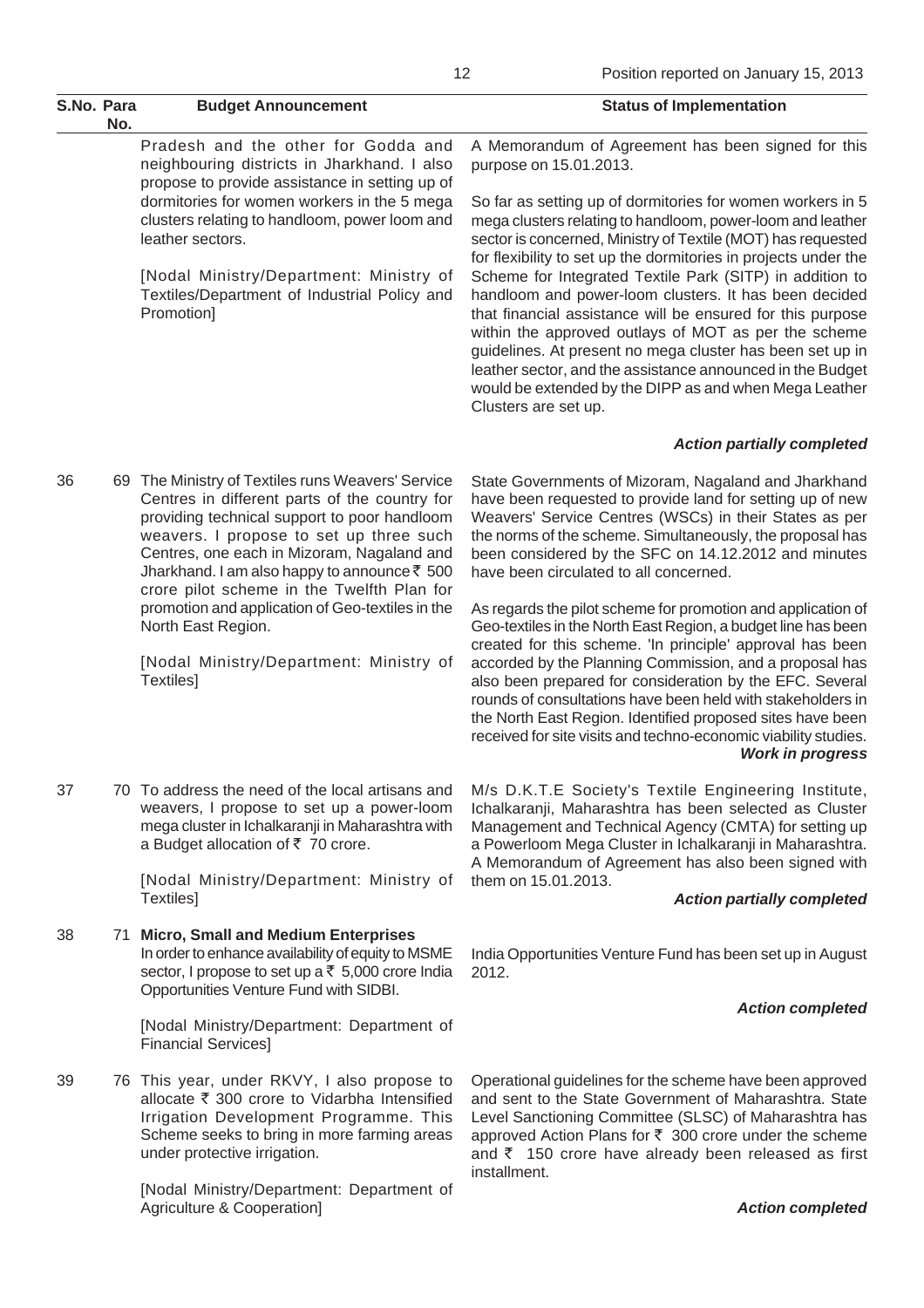| S.No. Para |     | <b>Budget Announcement</b>                                                                                                                                                                                                                                                                                                                                                                                                                                                 | <b>Status of Implementation</b>                                                                                                                                              |
|------------|-----|----------------------------------------------------------------------------------------------------------------------------------------------------------------------------------------------------------------------------------------------------------------------------------------------------------------------------------------------------------------------------------------------------------------------------------------------------------------------------|------------------------------------------------------------------------------------------------------------------------------------------------------------------------------|
| 40         | No. | 77 The Government intends to merge the remaining<br>activities into a set of missions to address the<br>needs of agricultural development in the Twelfth<br>Five Year Plan. These Missions are:                                                                                                                                                                                                                                                                            | In-principle approval for all the five Missions has been<br>obtained from Planning Commission, and the memoranda<br>for obtaining the approval of EFC are under preparation. |
|            |     | National Food Security Mission which aims<br>(i)<br>to bridge the yield gap in respect of paddy,<br>wheat, pulses, millet and fodder. The ongoing<br>Integrated Development of Pulses Villages,<br>Promotion of Nutri-cereals and Accelerated<br>Fodder Development Programme would now<br>become a part of this Mission;                                                                                                                                                  | <b>Work in progress</b>                                                                                                                                                      |
|            |     | National Mission on Sustainable Agriculture<br>(11)<br>including Micro Irrigation is being taken up<br>as a part of the National Action Plan on Climate<br>Change. The Rainfed Area Development<br>Programme will be merged with this;                                                                                                                                                                                                                                     |                                                                                                                                                                              |
|            |     | (iii) National Mission on Oilseeds and Oil Palm<br>aims to increase production and<br>productivity of oil seeds and oil palm;                                                                                                                                                                                                                                                                                                                                              |                                                                                                                                                                              |
|            |     | (iv) National Mission on Agricultural Extension<br>and Technology focuses on adoption of<br>appropriate technologies by farmers for<br>improving productivity and efficiency in<br>farm operations; and                                                                                                                                                                                                                                                                    |                                                                                                                                                                              |
|            |     | (v) National Horticulture Mission aims at<br>horticulture diversification. This will also<br>include the initiative on saffron.                                                                                                                                                                                                                                                                                                                                            |                                                                                                                                                                              |
|            |     | [Nodal Ministry/Department: Department of<br>Agriculture & Cooperation]                                                                                                                                                                                                                                                                                                                                                                                                    |                                                                                                                                                                              |
| 41         |     | 79 Agriculture Credit<br>Farmers need timely access to affordable<br>credit. I propose to raise the target for<br>agricultural credit in 2012-13 to ₹ 5,75,000<br>crore. This represents an increase of $\overline{\xi}$ 1,00,000<br>crore over the target for the current year.                                                                                                                                                                                           | The enhanced target of $\bar{\tau}$ 575,000 crore for agricultural<br>credit has been communicated to Banks/NABARD.<br><b>Action completed</b>                               |
|            |     | [Nodal Ministry/Department: Department of<br><b>Financial Services]</b>                                                                                                                                                                                                                                                                                                                                                                                                    |                                                                                                                                                                              |
| 42         | 80  | The interest subvention scheme for providing<br>short term crop loans to farmers at 7 per cent<br>interest per annum will be continued in 2012-13.<br>An additional subvention of 3 per cent will be<br>available to prompt paying farmers. In addition,<br>the same interest subvention on post harvest loans<br>up to six months against negotiable warehouse<br>receipt will also be available. This will encourage<br>the farmers to keep their produce in warehouses. | Approval of the Cabinet has been obtained and instructions<br>have been communicated to the Banks on 18.09.2012.<br><b>Action completed</b>                                  |

[Nodal Ministry/Department: Department of Financial Services]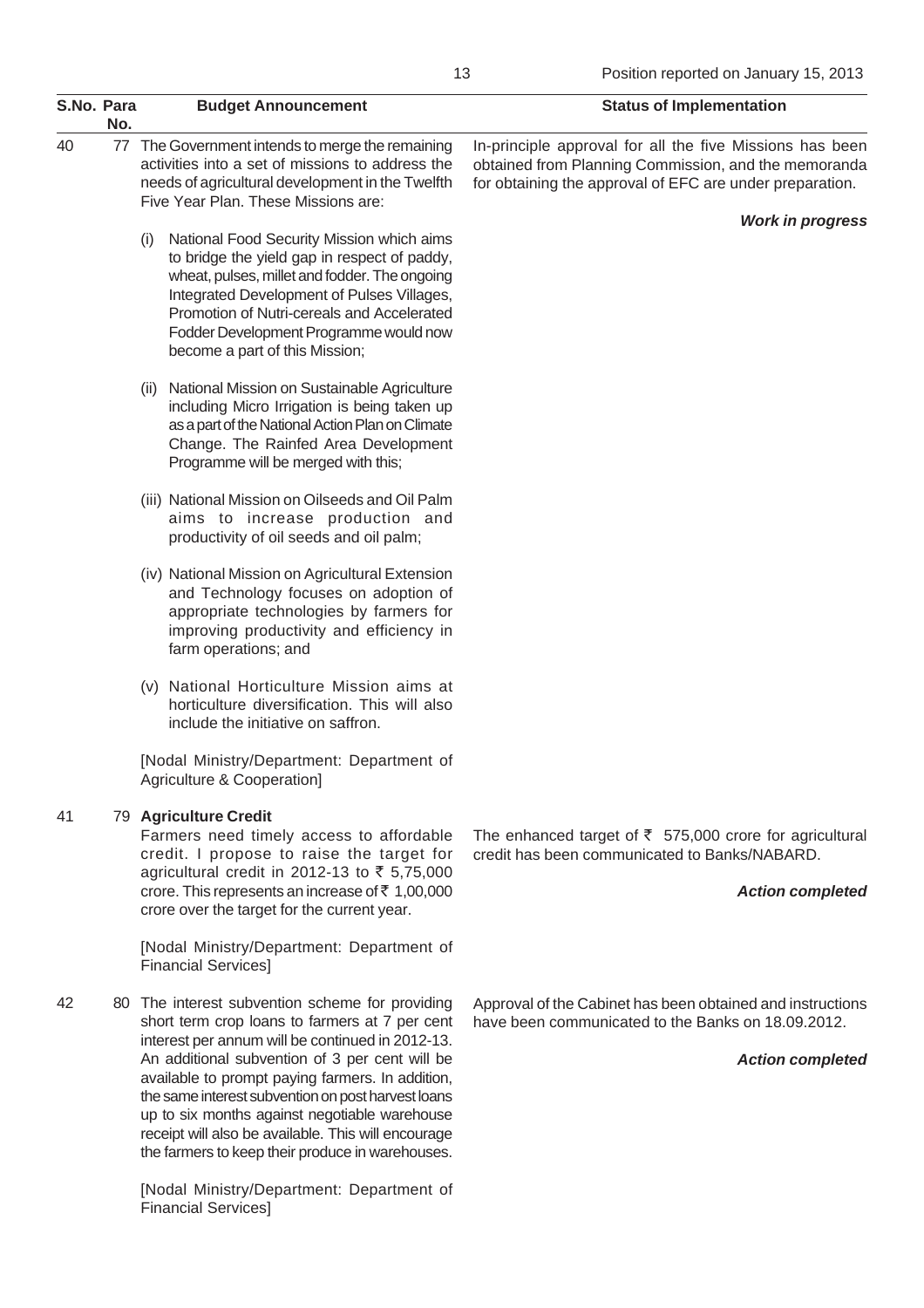| S.No. Para | No. | <b>Budget Announcement</b>                                                                                                                                                                                                                                                                                                                                                                                                                                                                                                               | <b>Status of Implementation</b>                                                                                                                                                                                                                                                                                                                                                                                        |
|------------|-----|------------------------------------------------------------------------------------------------------------------------------------------------------------------------------------------------------------------------------------------------------------------------------------------------------------------------------------------------------------------------------------------------------------------------------------------------------------------------------------------------------------------------------------------|------------------------------------------------------------------------------------------------------------------------------------------------------------------------------------------------------------------------------------------------------------------------------------------------------------------------------------------------------------------------------------------------------------------------|
| 43         |     | 81 A Short term RRB Credit Refinance Fund is<br>being set-up to enhance the capacity of<br>Regional Rural Banks to disburse short term<br>crop loans to the small and marginal farmers. I<br>propose to allocate ₹ 10,000 crore to NABARD<br>for refinancing the RRBs through this fund.                                                                                                                                                                                                                                                 | Necessary allocation has been made to the NABARD. RBI<br>has allocated funds on 24.07.2012.<br><b>Action completed</b>                                                                                                                                                                                                                                                                                                 |
|            |     | [Nodal Ministry/Department: Department of<br><b>Financial Services]</b>                                                                                                                                                                                                                                                                                                                                                                                                                                                                  |                                                                                                                                                                                                                                                                                                                                                                                                                        |
| 44         |     | 82 Kisan Credit Card (KCC) is an effective<br>instrument for making agricultural credit<br>available to the farmers. KCC scheme will be<br>modified to make KCC a smart card which could<br>be used at ATMs.                                                                                                                                                                                                                                                                                                                             | Revised Kisan Credit Card (KCC) guidelines have been<br>issued by the RBI on 11.05.2012.<br><b>Action completed</b>                                                                                                                                                                                                                                                                                                    |
|            |     | [Nodal Ministry/Department: Department of<br><b>Financial Services]</b>                                                                                                                                                                                                                                                                                                                                                                                                                                                                  |                                                                                                                                                                                                                                                                                                                                                                                                                        |
| 45         |     | 83 Agricultural Research<br>Food security and agricultural development in the<br>coming decades would depend upon scientific<br>and technological breakthroughs in raising<br>productivity. We have to develop plant and seed<br>varieties that yield more and can resist climate<br>change. I propose to set aside a sum of $\overline{z}$ 200<br>crore for incentivising research with rewards, both<br>for institutions and the research team responsible<br>for such scientific breakthroughs.                                       | Six high priority research projects have been identified for<br>incentivizing research. The modalities for implementing<br>these projects are being finalized.<br><b>Work in progress</b>                                                                                                                                                                                                                              |
|            |     | [Nodal Ministry/Department: Department of<br>Agricultural Research and Education]                                                                                                                                                                                                                                                                                                                                                                                                                                                        |                                                                                                                                                                                                                                                                                                                                                                                                                        |
| 46         |     | 84 Irrigation<br>Unless we recognise water as a resource, the<br>day is not far when water stress will start<br>threatening our agricultural production. Focus<br>on micro irrigation schemes to dovetail these<br>with water harvesting schemes is necessary.<br>To maximise the flow of benefits from<br>investments in irrigation projects, structural<br>changes in Accelerated Irrigation Benefit<br>Programme (AIBP) are being made. The<br>allocation for AIBP in 2012-13 is being stepped<br>up by 13 per cent to ₹14,242 crore. | The Cabinet Note to restructure the Accelerated Irrigation<br>Benefit Programme (AIBP) including Command Area<br>Development and Waste Management (CADWM)<br>programme during 12th Plan is under finalization. A<br>component of micro irrigation to cover at least 10% cultivable<br>command area of each CADWM project is proposed to be<br>implemented through PPP during the 12th Plan.<br><b>Work in progress</b> |
|            |     | [Nodal Ministry/Department: Ministry of Water<br>Resources]                                                                                                                                                                                                                                                                                                                                                                                                                                                                              |                                                                                                                                                                                                                                                                                                                                                                                                                        |
| 47         |     | 85 To mobilise large resources to fund irrigation<br>projects, a Government owned Irrigation and<br>Water Resource Finance Company is being<br>operationalised. The Company would start its<br>operations in 2012-13 by focusing on financing<br>sub-sectors like micro-irrigation, contract farming,<br>waste water management and sanitation.                                                                                                                                                                                          | Irrigation and Water Resource Finance Corporation Limited<br>has been operationalised. It has sanctioned one project of<br>₹ 28 crore and disbursed an amount of ₹8 crore.<br><b>Action completed</b>                                                                                                                                                                                                                  |
|            |     | [Nodal Ministry/Department: Department of<br><b>Financial Services]</b>                                                                                                                                                                                                                                                                                                                                                                                                                                                                  |                                                                                                                                                                                                                                                                                                                                                                                                                        |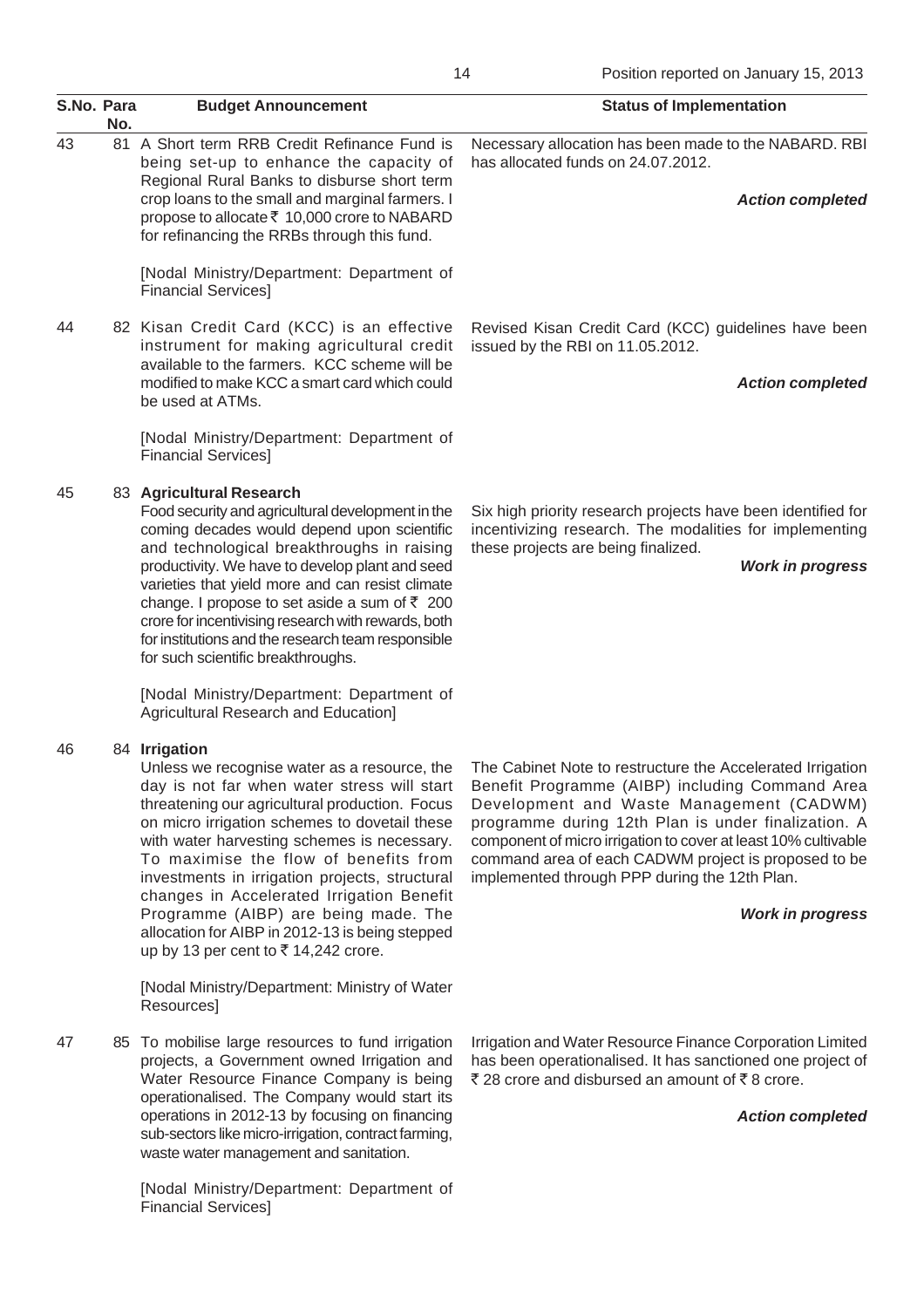| S.No. Para | No. | <b>Budget Announcement</b>                                                                                                                                                                                                                                   | <b>Status of Implementation</b>                                                                                                                                                                                                                                                                                                                                                                                                     |
|------------|-----|--------------------------------------------------------------------------------------------------------------------------------------------------------------------------------------------------------------------------------------------------------------|-------------------------------------------------------------------------------------------------------------------------------------------------------------------------------------------------------------------------------------------------------------------------------------------------------------------------------------------------------------------------------------------------------------------------------------|
| 48         |     | 86 A flood management project for Kandi sub-<br>division of Murshidabad District has been<br>approved by the Ganga Flood Control<br>Commission at a cost of $\overline{z}$ 439 crore, to be<br>taken up for funding under the Flood<br>Management Programme. | After appraisal by Ganga Flood Control Commission<br>(GFCC), the techno-economic viability of the scheme<br>namely, "Improvement of embankments and ancillary woks<br>in Kandi and other adjoining areas in district, Murshidabad,<br>West Bengal" with estimated cost of $\bar{\tau}$ 438.94 crore, was<br>accepted by the Advisory Committee of the Ministry of Water<br>Resources for Irrigation Flood Control and Multi-purpose |
|            |     | [Nodal Ministry/Department: Ministry of Water<br>Resources]                                                                                                                                                                                                  | Projects in March, 2012. The Planning Commission<br>accorded investment approval to the scheme in June, 2012.<br>West Bengal Government has requested for release of<br>₹ 24.75 crore during the financial year 2012-13, which is<br>under consideration.                                                                                                                                                                           |
|            |     |                                                                                                                                                                                                                                                              | Action is also at hand to obtain requisite approvals for the<br>State Sector Scheme "Flood Management Programme"<br>during XII Plan.                                                                                                                                                                                                                                                                                                |

#### *Work under progress*

## 49 87 **National Mission on Food Processing**

The food processing sector has been growing at an average rate of over 8 per cent over the past 5 years. In order to have a better outreach and to provide more flexibility to suit local needs, it has been decided that a new centrally sponsored scheme titled "National Mission on Food Processing" would be started, in cooperation with the State Governments in 2012-13.

[Nodal Ministry/Department: Ministry of Food Processing Industries]

50 88 The Government has taken steps to create additional foodgrain storage capacity in the country. Creation of 2 million tonnes of storage capacity in the form of modern silos has already been approved. Nearly 15 million tonnes capacity is being created under the Private Entrepreneur's Guarantee Scheme, of which 3 million tonnes of storage capacity will be added by the end of 2011-12 and 5 million would be added next year.

> [Nodal Ministry/Department: Department of Food and Public Distribution]

The Cabinet Committee on Economic Affairs (CCEA) in its meeting held on 23.08.2012 has approved the launching of a new Centrally Sponsored Scheme- National Mission on Food Processing (NMFP) to be implemented by States / UTs. In pursuance of approval of CCEA, Ministry of Food Processing Industries has issued guidelines for implementation of NMFP during the 12th Five Year Plan vide letter dated 28.8.2012.  $\bar{\tau}$  179.39 crores have been released to States / UTs for taking up preparatory activities and implementation of NMFP scheme.

#### *Action completed*

Under the Private Entrepreneurs Guarantee (PEG) Scheme, a capacity of about 181.08 lakh tonnes is to be created in 19 states through private entrepreneurs and Central and State Warehousing Corporations. Approvals have already been given for creation of storage capacity of 130 lakh tonnes. A total of 37.75 lakh tonnes has been completed under PEG. It is expected that by March, 2013 a cumulative capacity of 73 lakh tonnes will be completed and taken over under the scheme.

The EGOM in its meeting held on 7.2.2012 had approved the proposal to construct 2 million tonnes of storage capacity in the form of silos through the PPP mode, within the overall storage requirements of FCI. The capacities to be created in the different States have been finalized, and the locations have been decided in consultation with the State Governments. An Inter Ministerial Group (IMG) has also been constituted to give recommendations on all aspects of the project, and its first meeting was held on 19.11.2012. FCI has appointed CRISIL as integrated consultants for construction of silos. The bid documents are expected to be ready by March 2013.

*Work in progress*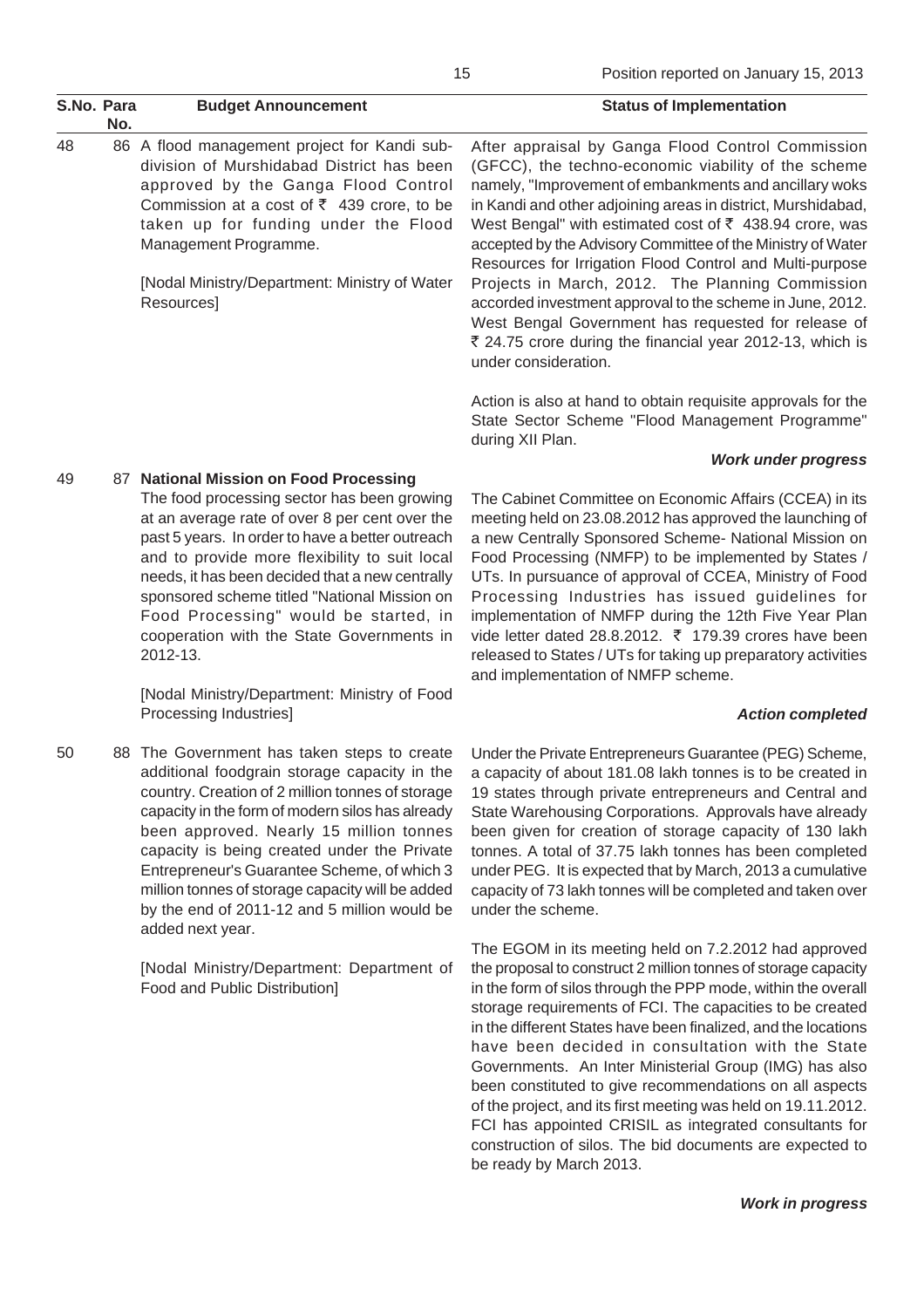| S.No. Para | No. | <b>Budget Announcement</b>                                                                                                                                                                                                                                                                                                     | <b>Status of Implementation</b>                                                                                                                                                                                                                                                                                                                                                                                                                                                |
|------------|-----|--------------------------------------------------------------------------------------------------------------------------------------------------------------------------------------------------------------------------------------------------------------------------------------------------------------------------------|--------------------------------------------------------------------------------------------------------------------------------------------------------------------------------------------------------------------------------------------------------------------------------------------------------------------------------------------------------------------------------------------------------------------------------------------------------------------------------|
| 51         |     | 91 To ensure that the objectives of the National<br>Food Security Bill are effectively realised, a<br>Public Distribution System Network is being<br>created using the Aadhaar platform. A National<br>Information Utility for the computerisation of<br>PDS is being created. It will become operational<br>by December 2012. | Government of India has approved implementation of the<br>Component I of the Plan Scheme on "End-to-End<br>Computerization of TPDS Operations" in all States/UTs<br>during the period 2012-17 on cost-sharing basis with States/<br>UTs. This component, inter alia, includes digitization of ration<br>cards/ beneficiary and other database to be completed by<br>March 2013 and computerization of supply-chain<br>management, to be completed by October 2013. It has also |
|            |     | [Nodal Ministry/Department: Department of<br>Food and Public Distribution]                                                                                                                                                                                                                                                     | been decided that once a certain level of computerization<br>of PDS is achieved, an institution could be considered to                                                                                                                                                                                                                                                                                                                                                         |

#### *Action partially completed*

### 52 92 **Multi-sectoral Nutrition Augmentation Programme**

Following the decision taken in the Prime Minister's National Council on India's Nutritional Challenges, a multi-sectoral programme to address maternal and child malnutrition in selected 200 high burden districts is being rolled out during 2012-13. It will harness synergies across nutrition, sanitation, drinking water, primary health care, women education, food security and consumer protection schemes.

[Nodal Ministry/Department: Ministry of Women & Child Development]

53 93 In this context, Integrated Child Development Services (ICDS) scheme is being strengthened and re-structured. For 2012-13, an allocation of  $\bar{\tau}$  15,850 crore has been made as against  $\bar{\tau}$  10,000 crore in 2011-12. This amounts to an increase of over 58 per cent.

> [Nodal Ministry/Department: Ministry of Women & Child Development]

54 98 A major initiative has been proposed to strengthen Panchayats across the country through the Rajiv Gandhi Panchayat Sashaktikaran Abhiyan (RGPSA). This programme will expand on the existing schemes for Panchayat capacity building.

> [Nodal Ministry/Department: Ministry of Panchayati Raj, Planning Commission]

55 99 In my Budget Speech last year, I had referred to our focus on the development of backward regions. We have decided to carry the Backward Regions Grant Fund scheme into the Twelfth Plan with an enhanced allocation of  $\overline{5}$  12,040 crore in 2012-13, an increase of about 22 per cent over BE of 2011-12. This includes The framework for the multi-sectoral programme to address maternal and child malnutrition in 200 high burden districts was submitted to Planning Commission for 'in principle' approval. In November 2012 it was decided to re-look the concept in view of limited resources. Accordingly, an EFC memo has been circulated in January 2013 for inter-Ministerial consultations.

manage the programme and network.

#### *Work in progress*

The proposal for Strengthening and Restructuring of Integrated Child Development Services (ICDS) Scheme was approved by the Cabinet Committee on Economic Affairs in its meeting held on 24.9.2012. Administrative approval for the scheme has been issued on 22.10.2012.

#### *Action completed*

The proposal for launching the scheme Rajiv Gandhi Panchayat Sashaktikaran Abhiyan (RGPSA) during the 12th Plan Period was considered by the Expenditure Finance Committee (EFC) in November 2012. A Note for the Cabinet Committee on Economic Affairs (CCEA) is at the stage of inter-Ministerial consultations.

#### *Work in progress*

It is proposed to restructure the Backward Regions Grant Fund (BRGF) scheme in the Twelfth Five Year Plan. Until the completion of this exercise, the BRGF including the District component as well as the State component comprising special plan for Bihar, special plan for the Kalahandi-Bolangir-Koraput (KBK) districts of Odisha, special plan for West Bengal, Bundelkhand Package and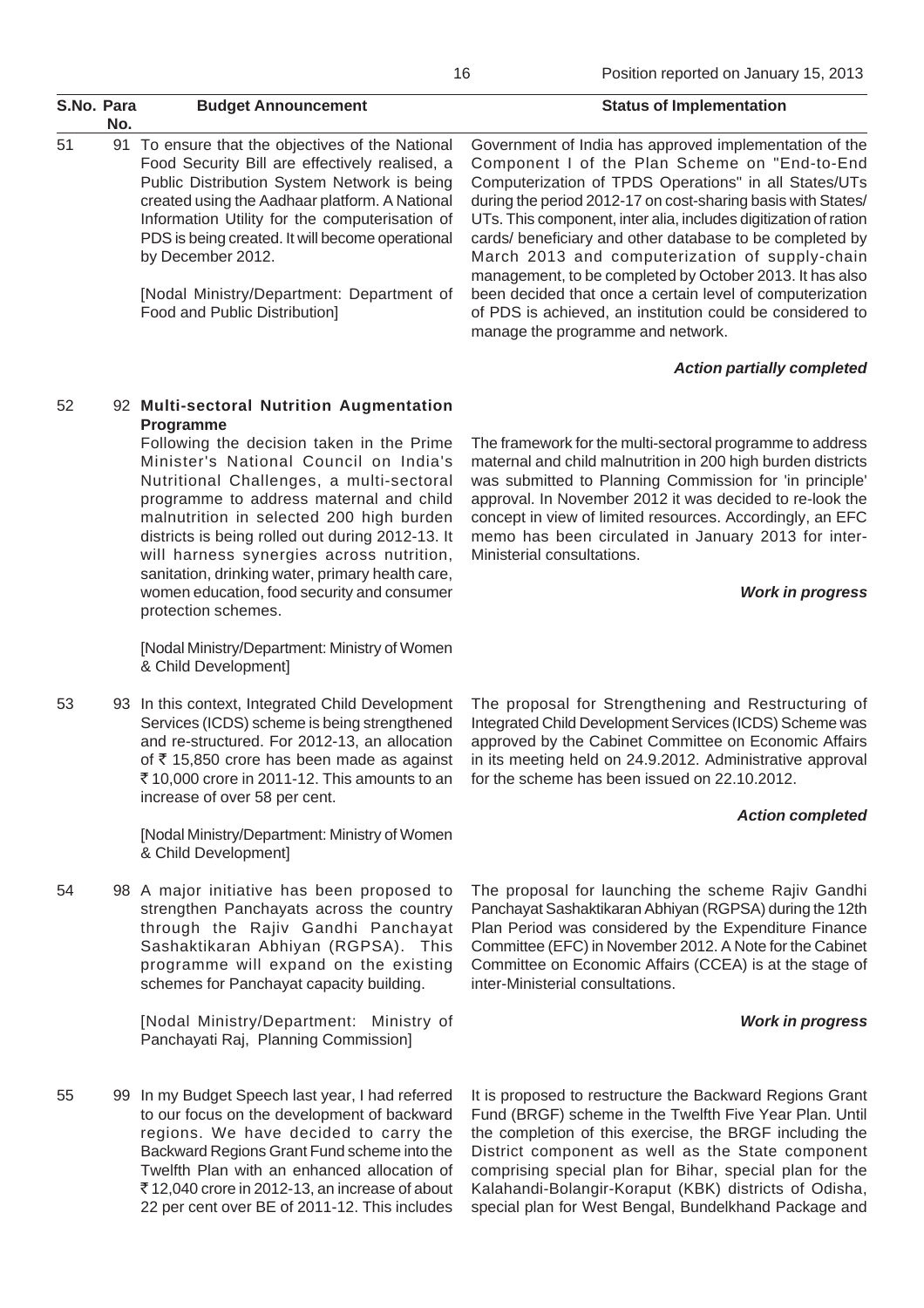|            |     |                                                                                                                                                                                                                                                                                                                                                                                                                                           | 17<br>Position reported on January 15, 2013                                                                                                                                                                                                                                                                                                                                                                                                                                                                                                                                                                                                                                                                                                                                                                                                                                                                             |
|------------|-----|-------------------------------------------------------------------------------------------------------------------------------------------------------------------------------------------------------------------------------------------------------------------------------------------------------------------------------------------------------------------------------------------------------------------------------------------|-------------------------------------------------------------------------------------------------------------------------------------------------------------------------------------------------------------------------------------------------------------------------------------------------------------------------------------------------------------------------------------------------------------------------------------------------------------------------------------------------------------------------------------------------------------------------------------------------------------------------------------------------------------------------------------------------------------------------------------------------------------------------------------------------------------------------------------------------------------------------------------------------------------------------|
| S.No. Para | No. | <b>Budget Announcement</b>                                                                                                                                                                                                                                                                                                                                                                                                                | <b>Status of Implementation</b>                                                                                                                                                                                                                                                                                                                                                                                                                                                                                                                                                                                                                                                                                                                                                                                                                                                                                         |
|            |     | the State component which covers projects in<br>backward areas in Bihar, West Bengal and the<br>Kalahandi-Bolangir-Koraput region of Odisha,                                                                                                                                                                                                                                                                                              | the Integrated Action Plan (IAP) are being continued in<br>2012-13 in its present form.                                                                                                                                                                                                                                                                                                                                                                                                                                                                                                                                                                                                                                                                                                                                                                                                                                 |
|            |     | development projects for drought mitigation in<br>the Bundelkhand region and projects under the<br>Integrated Action Plan to accelerate the pace<br>of development in selected tribal and backward<br>districts.                                                                                                                                                                                                                          | Since unspent balance of previous years is lying with States/<br>Districts, no additional fund is required for the District<br>component of BRGF. Allocation for the State component of<br>the BRGF at the RE stage is proposed to be retained at the<br>BE level of ₹6990 crore.                                                                                                                                                                                                                                                                                                                                                                                                                                                                                                                                                                                                                                       |
|            |     | [Nodal Ministry/Department: Ministry of<br>Panchayati Raj, Planning Commission]                                                                                                                                                                                                                                                                                                                                                           | <b>Work in progress</b>                                                                                                                                                                                                                                                                                                                                                                                                                                                                                                                                                                                                                                                                                                                                                                                                                                                                                                 |
| 56         |     | 100 Rural Infrastructure Development Fund<br>This year, I propose to enhance the allocation<br>under Rural Infrastructure Development Fund<br>(RIDF) to ₹ 20,000 crore. Further in view of<br>the warehousing shortage in the country, I                                                                                                                                                                                                  | RBI has allocated the necessary funds on 24.07.2012.<br>Necessary earmarking has also been made towards<br>warehousing facilities.                                                                                                                                                                                                                                                                                                                                                                                                                                                                                                                                                                                                                                                                                                                                                                                      |
|            |     | propose to earmark an amount of ₹ 5,000 crore<br>from the above allocation exclusively for<br>creating warehousing facilities under RIDF.                                                                                                                                                                                                                                                                                                 | <b>Action completed</b>                                                                                                                                                                                                                                                                                                                                                                                                                                                                                                                                                                                                                                                                                                                                                                                                                                                                                                 |
|            |     | [Nodal Ministry/Department: Department of<br><b>Financial Services]</b>                                                                                                                                                                                                                                                                                                                                                                   |                                                                                                                                                                                                                                                                                                                                                                                                                                                                                                                                                                                                                                                                                                                                                                                                                                                                                                                         |
| 57         |     | 104 A scheme for education loans is being<br>implemented by banks. To ensure better flow<br>of credit to deserving students, I propose to set<br>up a Credit Guarantee Fund for this purpose.                                                                                                                                                                                                                                             | A Cabinet note for setting up a Credit Guarantee Fund is<br>being processed internally in Department of Financial<br>Services for submission to the Cabinet.                                                                                                                                                                                                                                                                                                                                                                                                                                                                                                                                                                                                                                                                                                                                                            |
|            |     | [Nodal Ministry/Department: Department of<br><b>Financial Services]</b>                                                                                                                                                                                                                                                                                                                                                                   | <b>Work in progress</b>                                                                                                                                                                                                                                                                                                                                                                                                                                                                                                                                                                                                                                                                                                                                                                                                                                                                                                 |
| 58         |     | 105 Health<br>They say persistence pays. I am happy to<br>inform Hon'ble Members that no new case of<br>polio was reported in the last one year. By<br>modernising existing units and setting up a new<br>integrated vaccine unit near Chennai, the<br>Government will achieve vaccine security and<br>keep the pressure on disease eradication and<br>prevention.<br>[Nodal Ministry/Department: Ministry of Health<br>& Family Welfare] | <b>Modernization of existing units</b><br>The upgradation of DPT group of vaccine<br>(1)<br>manufacturing facility at Central Research Institute<br>(CRI) Kasauli has been completed and the upgraded<br>facility has been taken over by the CRI, Kasauli in<br>August 2012 on provisional basis.<br>(ii) Recommendations of the Expenditure Finance<br>Committee (EFC) for upgradation of the DPT<br>manufacturing facility at PII, Coonoor have been<br>approved and the Hill Area Conservation Authority<br>Committee (HACA), Chennai has also cleared the<br>construction of the new structure. A proposal has been<br>submitted to the State Department of Municipal<br>Administration and Water supply for relaxation of<br>building height to 12 meters, as this is higher than<br>the permissible height of 7.00 metres under the Tamil<br>Nadu District Municipalities (Hill Station) Building<br>Rules, 1993. |

(iii) So far as the BCG Vaccine Laboratory, Guindy is concerned, civil works have started after obtaining all the required approvals from the Chennai Metropolitan Development Authority (CMDA).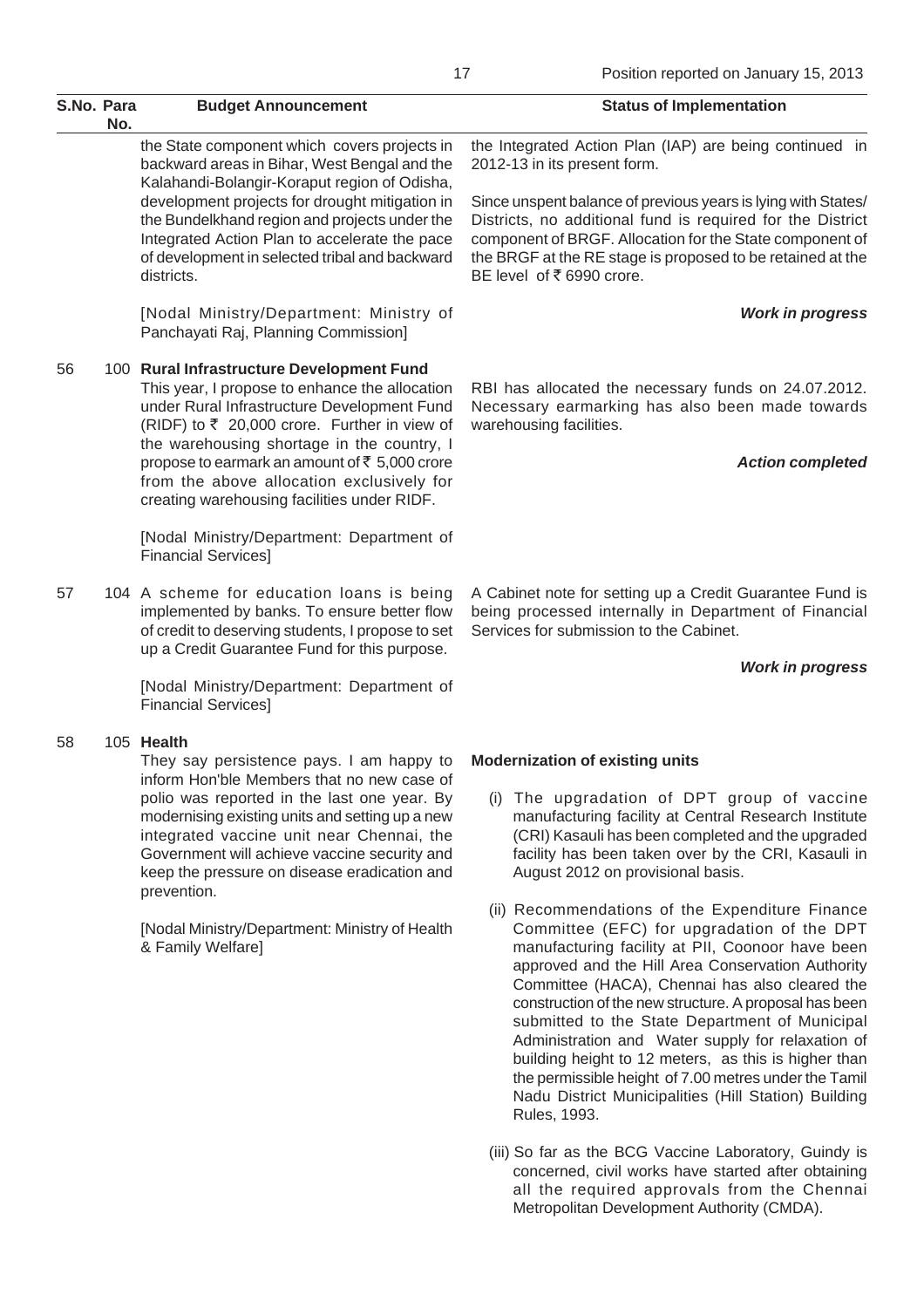| S.No. Para<br>No. | <b>Budget Announcement</b> | <b>Status of Implementation</b>  |
|-------------------|----------------------------|----------------------------------|
|                   |                            | Setting up of a new Vaccine Unit |

Cabinet Committee on Economic Affairs (CCEA) has approved establishment of Integrated Vaccine Complex (IVC) at Chengalpattu, Tamil Nadu in public sector by M/s. HLL Life Care Ltd. Work order for civil work will be placed with M/s Shapoorji and Pallomji Co. Ltd., the L1 bidder, by the third week of January. The tender preparation for other engineering works is progressing.

#### *Action partially completed*

59 106 National Rural Health Mission (NRHM) is being implemented through 'Accredited Social Health Activist'- 'ASHA'. The scope of ASHA's activities is being enlarged to include prevention of Iodine Deficiency Disorders, ensure 100 per cent immunisation and better spacing of children. At the community level, a more active role is envisaged for ASHA as the convenor of the Village Health and Sanitation Committee, as also to support the initiative on malnutrition. Since ASHAs receive activity-wise, performance-based payments, this will also enhance their remuneration. I propose to increase the allocation to NRHM from  $\bar{c}$  18,115 crore in 2011-12 to ₹ 20,822 crore in 2012-13.

> [Nodal Ministry/Department: Ministry of Women & Child Development]

It has been decided to expand the scope of ASHA's activities by giving following additional incentives:

### **Immunisation**

- ◆ ₹ 100 for each ASHA per child completing all vaccination upto 1 year under full immunization coverage.
- $\triangle$  An additional  $\overline{\zeta}$  50 to ASHA on ensuring complete immunization beyond 1st and upto 2nd year of age of the child

## **National Iodine Deficiency Disorder (IDD) control Programme**

◆ ₹ 25 per month to each ASHA on testing of at least 50 salt samples per month in 303 endemic districts where the prevalence of total IDD is more than 10% in the country.

## **Family Planning**

- $\blacklozenge$   $\bar{\tau}$  500 for ensuring spacing of 2 years after marriage.
- $\blacklozenge$   $\bar{\tau}$  500 for ensuring spacing of 3 years after the birth of 1st child.

### **Conducting meeting of Village Health Sanitation & Nutrition Committee (VHSNC)**

◆ ₹150 as incentive to ASHA for facilitating the VHSNC meeting followed by meetings of women and adolescent girls every month.

Orders have been issued to the States for the implementation of the above decisions.

#### *Action completed*

60 107 National Urban Health Mission is being launched to encompass the primary healthcare needs of people in the urban areas. The Pradhan Mantri Swasthya Suraksha Yojana (PMSSY) aimed at setting up of AIIMS-like institutions and upgradation of existing

#### **National Urban Health Mission(NUHM)**

Expenditure Finance Committee (EFC) has recommended the proposal, and a Cabinet Note is under process in Department of Health & Family Welfare for submission to the Cabinet.

18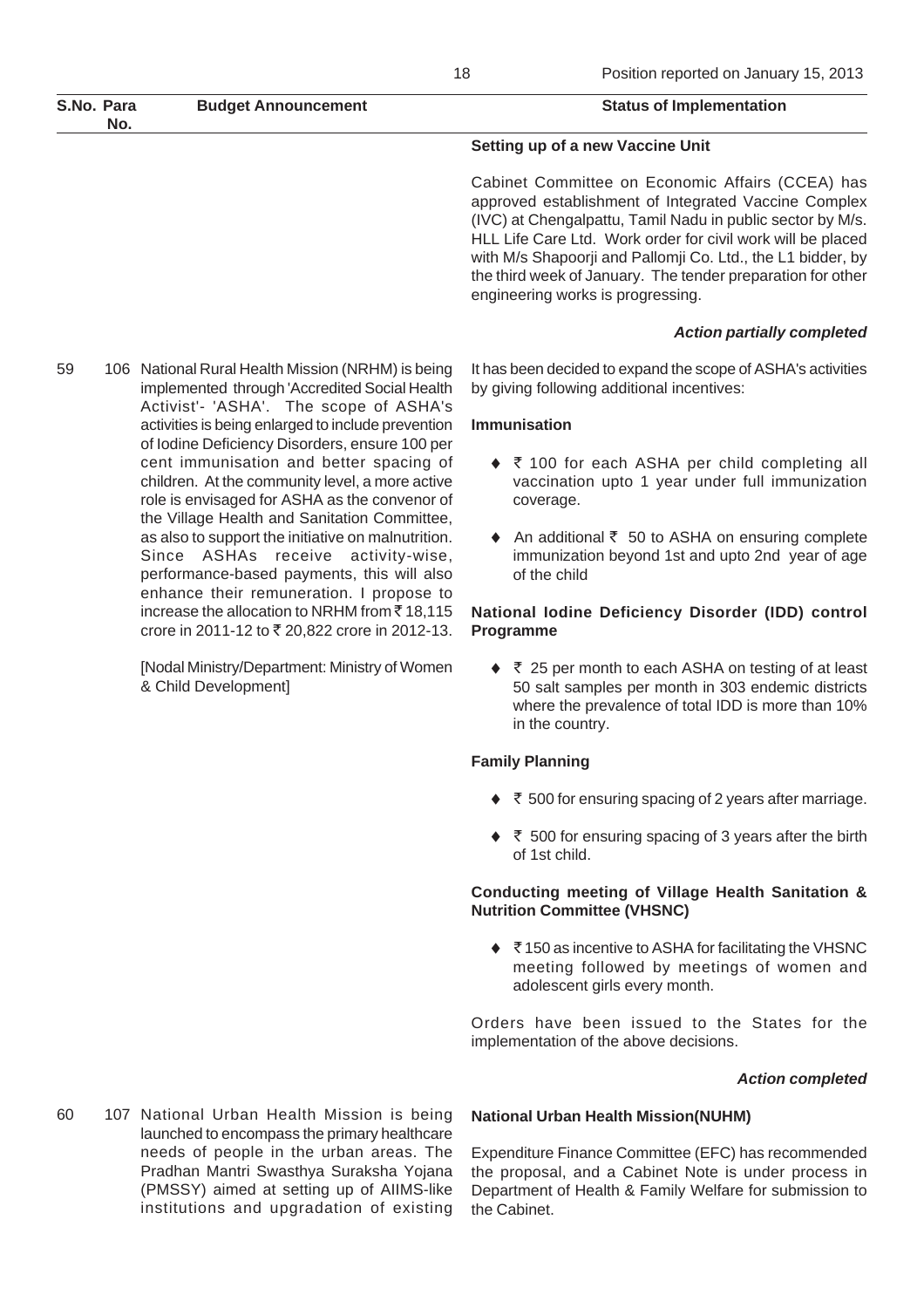|    | S.No. Para<br>No. | <b>Budget Announcement</b>                                                                                                                                                                                                                                     | <b>Status of Implementation</b>                                                                                                                                                                                                                                                                                                                                                                                                                                                                                                                                                                                                                    |
|----|-------------------|----------------------------------------------------------------------------------------------------------------------------------------------------------------------------------------------------------------------------------------------------------------|----------------------------------------------------------------------------------------------------------------------------------------------------------------------------------------------------------------------------------------------------------------------------------------------------------------------------------------------------------------------------------------------------------------------------------------------------------------------------------------------------------------------------------------------------------------------------------------------------------------------------------------------------|
|    |                   | Government medical colleges is being<br>expanded to cover upgradation of 7 more<br>Government medical colleges. It will enhance<br>the availability of affordable tertiary health care.<br>[Nodal Ministry/Department: Ministry of Health<br>& Family Welfare] | Pradhan Mantri Swasthya Suraksha Yojana (PMSSY)<br>Construction work for the 6 AIIMS-like institutions being set<br>up at Bhopal, Bhubaneswar, Jodhpur, Patna, Raipur and<br>Rishikesh is in full swing and the hospital is expected to be<br>functional by 2013-14. For two others, one each is West<br>Bengal and Uttar Pradesh, land is yet to be acquired and<br>handed over to the Central Government.                                                                                                                                                                                                                                        |
|    |                   |                                                                                                                                                                                                                                                                | Out of the 13 existing Medical Colleges taken up for<br>up-gradation in the first phase, civil work at 5 medical<br>colleges has already been completed. At Jammu Medical<br>college, civil work for Super Specialty Block has been<br>completed except installation of integrated OT. Work at<br>remaining institutions is in progress.                                                                                                                                                                                                                                                                                                           |
|    |                   |                                                                                                                                                                                                                                                                | Out of the 6 Medical Colleges taken up for up-gradation in<br>the second phase, civil work for 3 Colleges, viz Government<br>Medical College, Tanda, Jawaharlal Medical College of<br>Aligarh Muslim University and Amritsar Medical College,<br>has been awarded. Tender for civil work at Government<br>Medical College, Madurai is under evaluation/finalization.<br>At Nagpur Medical College, up-gradation programme<br>involves only procurement of equipment and procurement<br>process has already been initiated. For Pt. B D Sharma<br>Postgraduate Institute of Medical Sciences, Rothak, detailed<br>Project Report has been approved. |
|    |                   |                                                                                                                                                                                                                                                                | In the third phase, 7 more Medical Colleges are proposed<br>to be upgraded, one each in Kerala, Karnataka and Madhya<br>Pradesh and two each in Bihar and Uttar Pradesh.                                                                                                                                                                                                                                                                                                                                                                                                                                                                           |
|    |                   |                                                                                                                                                                                                                                                                | <b>Work in progress</b>                                                                                                                                                                                                                                                                                                                                                                                                                                                                                                                                                                                                                            |
| 61 |                   | 110 In last year's Budget I had announced creation                                                                                                                                                                                                             | Additional ₹ 200 crore to enlarge the corpus of 'Women's                                                                                                                                                                                                                                                                                                                                                                                                                                                                                                                                                                                           |

of a 'Women's SHG's Development Fund'. This has been set up in NABARD. In 2012-13, I propose to provide  $\bar{\tau}$  200 crore to enlarge the corpus to  $\bar{\tau}$  300 crore. This Fund will also support the objectives of Aajeevika i.e. the National Rural Livelihood Mission. It will empower women SHGs to access bank credit. I propose to provide interest subvention to Women SHGs to avail loans up to  $\bar{z}$  3 lakh at 7 per cent per annum. Women SHGs that repay loans in time will get additional 3 per cent subvention, reducing the effective rate to 4 per cent. The initiative, in the first phase, would focus on selected 600 Blocks of 150 districts, including the Left Wing Extremism affected districts.

> [Nodal Ministry/Department: Department of Financial Services/ Ministry of Rural Development]

SHG's Development Fund' has been released to NABARD.

National Rural Livelihood Mission, now renamed Aajeevika, is being implemented across the country in Mission Mode in a phased manner for targeted and time bound delivery of results. For the interest subvention of Women Self Help Groups, a Cabinet Note has been initiated.

#### *Action partially implemented*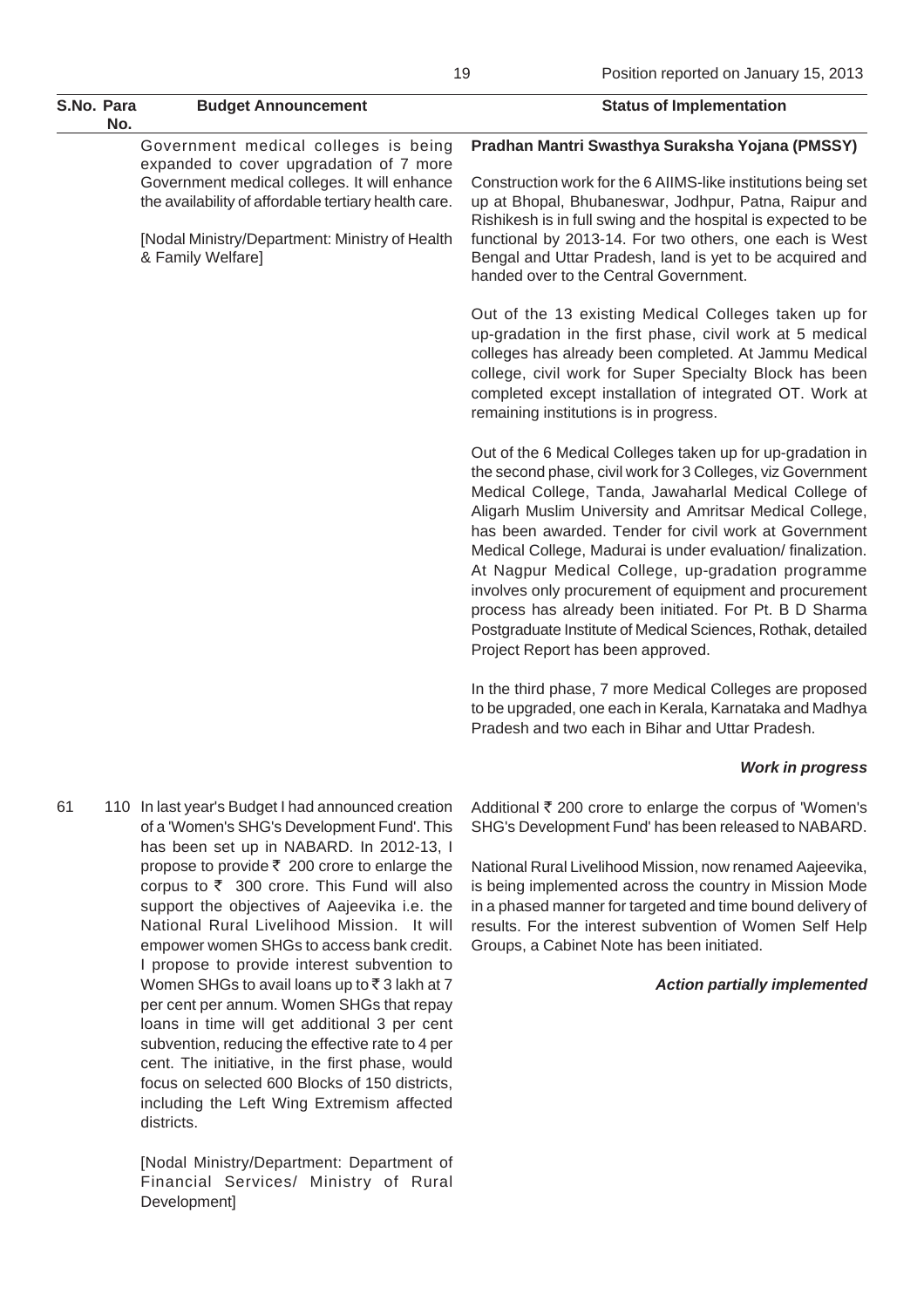| S.No. Para | No. | <b>Budget Announcement</b>                                                                                                                                                                                                                                                                                                                                                                                                                                              | <b>Status of Implementation</b>                                                                                                                                                                                                                       |
|------------|-----|-------------------------------------------------------------------------------------------------------------------------------------------------------------------------------------------------------------------------------------------------------------------------------------------------------------------------------------------------------------------------------------------------------------------------------------------------------------------------|-------------------------------------------------------------------------------------------------------------------------------------------------------------------------------------------------------------------------------------------------------|
| 62         | 111 | It is proposed to establish a Bharat Livelihoods<br>Foundation of India through Aajeevika. The<br>Foundation would support and scale up civil<br>society initiatives and interventions particularly<br>in the tribal regions covering around 170<br>districts. Private trusts and philanthropic<br>organisations would be encouraged to partner<br>with the autonomous body that will be managed<br>professionally.                                                     | A proposal for setting up of Bharat Rural Livelihood<br>Foundation has been considered by the Expenditure<br>Finance Committee (EFC) on 14.01.2013. The proposal is<br>being modified as suggested by the EFC before seeking<br>their final approval. |
|            |     | [Nodal Ministry/Department: Ministry of Rural<br>Development]                                                                                                                                                                                                                                                                                                                                                                                                           |                                                                                                                                                                                                                                                       |
| 63         |     | 114 The NSDC partners have opened 496<br>permanent and 2429 mobile centres in 220<br>districts across 24 states. More than 89,500<br>persons have been trained and almost 80 per<br>cent employed. Under NSDC, 10 Sector Skill<br>Councils have been sanctioned. Of these, 3<br>Skill Councils for Automobile, Security and<br>Retail sectors have become operational. For<br>2012-13, I propose to allocate ₹ 1000 crore to<br>National Skill Development Fund (NSDF). | In view of the present fund position of the NSDF, it has<br>been decided not to allocate any additional funds to NSDF<br>in the current fiscal.<br><b>Action completed</b>                                                                            |
|            |     | [Nodal Ministy/Department: Department of<br>Economic Affairs]                                                                                                                                                                                                                                                                                                                                                                                                           |                                                                                                                                                                                                                                                       |
| 64         |     | 115 In order to improve the flow of institutional credit<br>for skill development, I propose to set up<br>separate Credit Guarantee Fund. This will<br>benefit youth in acquiring market oriented skills.                                                                                                                                                                                                                                                               | A Cabinet note is being processed internally in Department<br>of Financial Services for submission to the Cabinet.<br><b>Work in progress</b>                                                                                                         |
|            |     | [Nodal Ministry/Department: Department of<br><b>Financial Services]</b>                                                                                                                                                                                                                                                                                                                                                                                                 |                                                                                                                                                                                                                                                       |
| 65         |     | 117 Social security and the needs of weaker<br>sections<br>I am raising the allocation under the National<br>Social Assistance Programme (NSAP) by 37<br>per cent from ₹ 6,158 crore in 2011-12 to<br>₹ 8,447 crore in 2012-13. Under the ongoing<br>Indira Gandhi National Widow Pension Scheme<br>and Indira Gandhi National Disability Pension<br>Scheme for BPL beneficiaries, the monthly<br>pension amount per person is being raised from<br>₹ 200 to ₹ 300.     | Cabinet has approved the proposal on 18.10.2012, and<br>necessary guidelines have been issued to States/UTs on<br>08.11.2012.<br><b>Action completed</b>                                                                                              |
|            |     | [Nodal Ministry/Department: Department of<br><b>Rural Development]</b>                                                                                                                                                                                                                                                                                                                                                                                                  |                                                                                                                                                                                                                                                       |
| 66         |     | 118 On the death of the primary breadwinner of a<br>BPL family, in the age group 18 to 64 years, a<br>lumpsum grant of $\bar{\tau}$ 10,000 is presently provided<br>under the National Family Benefit scheme. I                                                                                                                                                                                                                                                         | Cabinet has approved the proposal on 18.10.2012, and<br>necessary guidelines have been issued to States/UTs on<br>08.11.2012.                                                                                                                         |
|            |     | propose to double this amount to ₹ 20,000 and<br>expect a matching contribution by the State<br>Governments.                                                                                                                                                                                                                                                                                                                                                            | <b>Action completed</b>                                                                                                                                                                                                                               |

[Nodal Ministry/Department: Department of

Rural Development]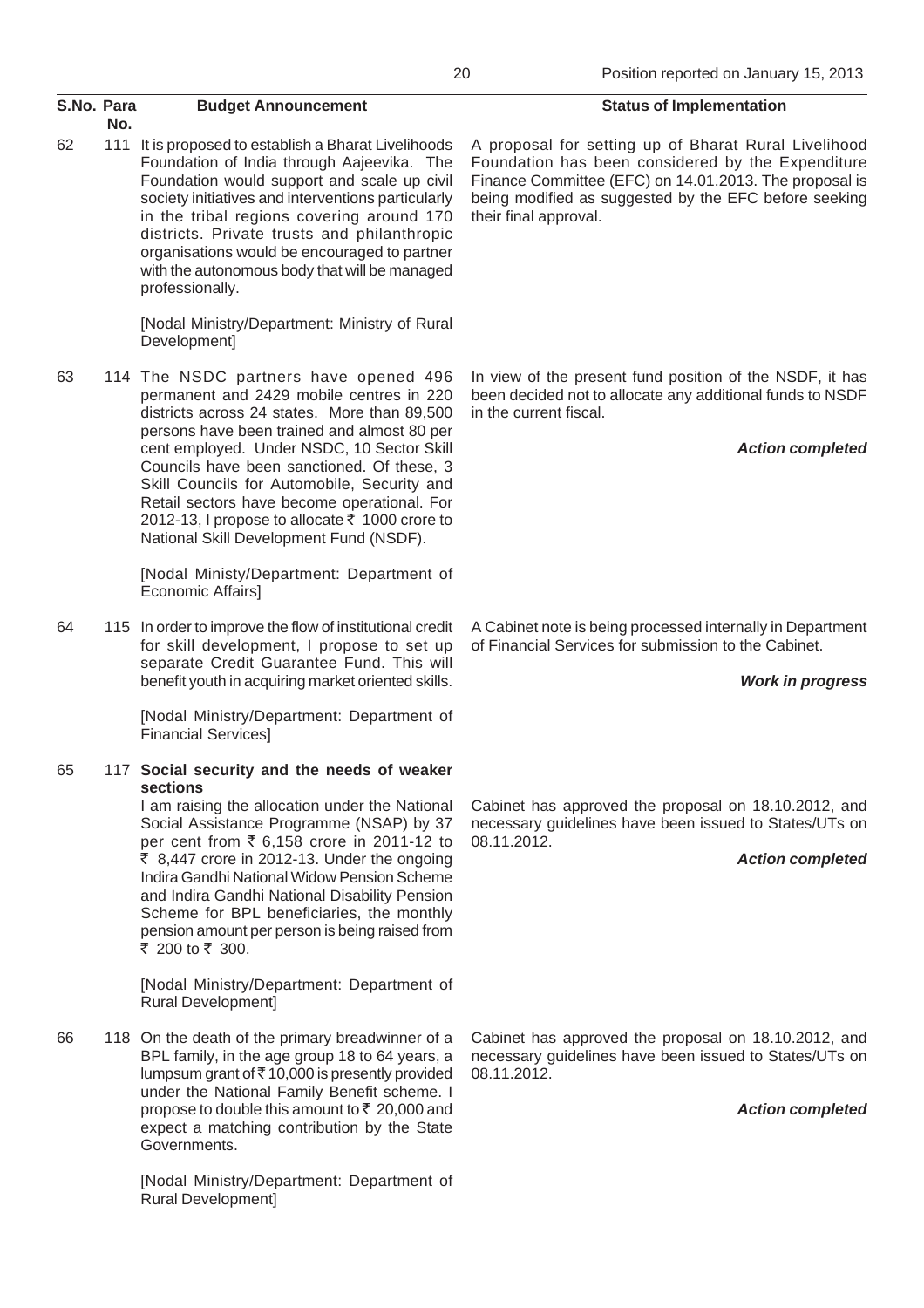| S.No. Para |     | <b>Budget Announcement</b>                                                                                                                                                        | <b>Status of Implementation</b>                                                                                                                                                                                                           |
|------------|-----|-----------------------------------------------------------------------------------------------------------------------------------------------------------------------------------|-------------------------------------------------------------------------------------------------------------------------------------------------------------------------------------------------------------------------------------------|
| 67         | No. | 120 Institutions that are being given grants<br>The driving force of a modern nation is research<br>and the creation of new knowledge. With this<br>in mind I propose to provide: |                                                                                                                                                                                                                                           |
|            |     | ◆ ₹ 25 crore to the Institute of Rural<br>Management, Anand;                                                                                                                      | The proposal is scheduled to come up for consideration<br>by the Standing Finance Committee (SFC) on 12.02.2013<br>and the grant is expected to be released by the end of                                                                 |
|            |     | [Nodal Ministry/Department: Ministry of Rural<br>Development]                                                                                                                     | February, 2013.                                                                                                                                                                                                                           |
|            |     |                                                                                                                                                                                   | <b>Work in progress</b>                                                                                                                                                                                                                   |
|            |     | ₹ 50 crore to establish a world-class centre<br>for water quality with focus on arsenic<br>contamination in Kolkata;                                                              | A proposal to set up an International Centre for Water Quality<br>in Kolkata has been prepared for consideration of the<br>Expenditure Finance Committee. Memorandum of<br>Association, along with bye laws, has also been finalized.     |
|            |     | [Nodal Ministry/Department: Ministry of<br>Drinking Water & Sanitation]                                                                                                           | <b>Work in progress</b>                                                                                                                                                                                                                   |
|            |     | ₹ 100 crore to Kerala Agricultural University;                                                                                                                                    | SFC/ EFC proposals for all the 5 State Agricultural<br>Universities have been circulated to the appraisal agencies                                                                                                                        |
|            |     | ◆ ₹ 50 crore for University of Agricultural<br>Sciences Dharwad, Karnataka;                                                                                                       | for comments. SFC/ EFC meetings are being planned in<br>the months of January and February 2013.                                                                                                                                          |
|            |     | ◆ ₹ 50 crore to Chaudhary Charan Singh<br>Haryana Agricultural University, Hissar;                                                                                                | <b>Work in progress</b>                                                                                                                                                                                                                   |
|            |     | ◆ ₹ 50 crore to Orissa University of<br>Agriculture and Technology;                                                                                                               |                                                                                                                                                                                                                                           |
|            |     | ◆ ₹ 100 crore to Acharya N. G. Ranga<br>Agricultural University in Hyderabad;                                                                                                     |                                                                                                                                                                                                                                           |
|            |     | [Nodal Ministry/Department: Department of<br>Agricultural Research]                                                                                                               |                                                                                                                                                                                                                                           |
|            |     | ◆ ₹15 crore to National Council for Applied<br>Economic Research;                                                                                                                 | It has been decided to provide the grant to NCAER as a<br>Corpus Fund. Rules for administering the Corpus Fund are                                                                                                                        |
|            |     | [Nodal Ministry/Department: Department of<br>Economic Affairs]                                                                                                                    | being formulated in consultation with NCAER. The grant is<br>expected to be released by the end of February, 2013.                                                                                                                        |
|            |     |                                                                                                                                                                                   | <b>Work in progress</b>                                                                                                                                                                                                                   |
|            |     | ◆ ₹ 10 crore to Rajiv Gandhi University,<br>Department of Economics, Itanagar; and                                                                                                | Order sanctioning ₹10 crore issued on 15.01.2013.                                                                                                                                                                                         |
|            |     | [Nodal Ministry/Department: Department of<br>Economic Affairs]                                                                                                                    | <b>Action completed</b>                                                                                                                                                                                                                   |
|            |     | ₹ 10 crore to Siddharth Vihar Trust<br>۰<br>Gulbarga, to establish a Pali language<br>Research Centre.                                                                            | Rashtriya Sanskrit Sansthan (RSkS), a deemed University<br>under the Department of Higher Education, which has been<br>entrusted with the work of promotion of Pali language, has<br>been working with Siddharth Vihar Trust, Gulbarga to |
|            |     | [Nodal Ministry/Department: Department of<br>Higher Education]                                                                                                                    | establish a Pali Language Research Centre. An MOU<br>between the two entities is proposed, and the matter is under                                                                                                                        |

*Work in progress*

examination in the Department of Higher Education.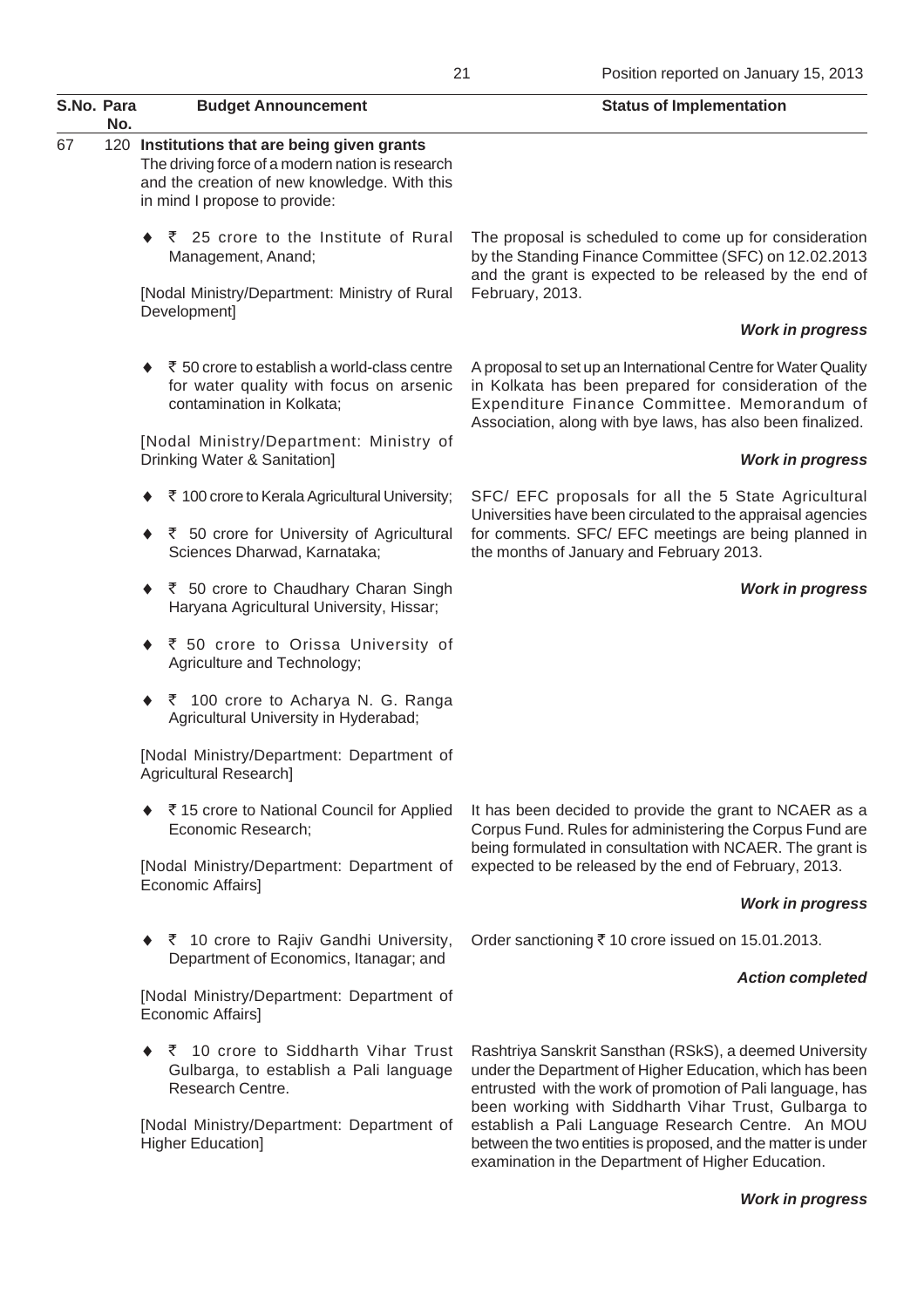| S.No. Para | No. | <b>Budget Announcement</b>                                                                                                                                                                                                                                                                                                                                                                                                                                                             | <b>Status of Implementation</b>                                                                                                                                                                                                                                                                                                                                                                                                                                                                                                                               |
|------------|-----|----------------------------------------------------------------------------------------------------------------------------------------------------------------------------------------------------------------------------------------------------------------------------------------------------------------------------------------------------------------------------------------------------------------------------------------------------------------------------------------|---------------------------------------------------------------------------------------------------------------------------------------------------------------------------------------------------------------------------------------------------------------------------------------------------------------------------------------------------------------------------------------------------------------------------------------------------------------------------------------------------------------------------------------------------------------|
| 68         | 122 | Government is making efforts to increase the<br>availability of residential quarters to forces. In<br>2012-13, it is envisaged to construct nearly 4,000<br>residential quarters for Central Armed Police<br>Forces for which $\bar{\tau}$ 1,185 crore is proposed to<br>be allocated. A provision of $\overline{5}$ 3,280 crore for<br>2012-13 has also been made for construction<br>of office buildings including land acquisition and<br>barracks to accommodate 27,000 personnel. | The physical achievement up to 31.12.2012 for Residential<br>Building is 2174 and for Barracks is 87. In addition 3,718<br>houses and 111 barracks are under construction.<br><b>Work in progress</b>                                                                                                                                                                                                                                                                                                                                                         |
|            |     | [Nodal Ministry/Department: Ministry of Home<br>Affairs]                                                                                                                                                                                                                                                                                                                                                                                                                               |                                                                                                                                                                                                                                                                                                                                                                                                                                                                                                                                                               |
| 69         |     | 123 The scheme to create the National Population<br>Register (NPR) is progressing well. It is likely<br>to be completed within the next two years. The<br>Government is also considering a proposal of<br>issuing Resident Identity Cards bearing the<br>Aadhaar numbers to all residents who are of<br>age 18 years and above to help in the e-<br>governance initiatives.<br>[Nodal Ministry/Department: Ministry of Home<br>Affairs]                                                | <b>National Population Registrar (NPR)</b><br>The demographic data for NPR (in paper format) has been<br>collected for the entire country (approx. 1.2 billion<br>population). The filled-in NPR Schedules (approx. 27 crore)<br>have been scanned. The Data Entry (in English and the<br>Regional language) from the scanned images has been<br>completed for more than 107.10 crore records. The NPR<br>biometric enrolment is in progress by organising camps in<br>the local areas and biometrics have been captured for more<br>than 9.21 crore persons. |
|            |     |                                                                                                                                                                                                                                                                                                                                                                                                                                                                                        | <b>Resident Identity Cards (RICs)</b>                                                                                                                                                                                                                                                                                                                                                                                                                                                                                                                         |
|            |     |                                                                                                                                                                                                                                                                                                                                                                                                                                                                                        | The proposal for issuance of RICs to all the usual residents<br>of 18 years and above, under the scheme of NPR in the<br>country, has been appraised by the Expenditure Finance<br>Committee (EFC). The EFC has recommended the scheme<br>at an estimated cost of ₹ 5552.55 crore. Action is at hand<br>to obtain the approval of the Cabinet.                                                                                                                                                                                                                |
|            |     |                                                                                                                                                                                                                                                                                                                                                                                                                                                                                        | <b>Work in progress</b>                                                                                                                                                                                                                                                                                                                                                                                                                                                                                                                                       |
| 70         |     | 126 I propose to lay on the table of the House a<br>white paper on Black Money in the current<br>session of Parliament.                                                                                                                                                                                                                                                                                                                                                                | The 'White Paper on Black Money' has been laid before the<br>Parliament on 21st May, 2012.                                                                                                                                                                                                                                                                                                                                                                                                                                                                    |
|            |     | [Nodal Ministry/Department: Department of<br>Revenue]                                                                                                                                                                                                                                                                                                                                                                                                                                  | <b>Action completed</b>                                                                                                                                                                                                                                                                                                                                                                                                                                                                                                                                       |
| 71         |     | 127 Public Procurement Legislation<br>Government is committed to the enactment of<br>a Public Procurement legislation to enhance<br>confidence in public procurement and to ensure<br>transparency and efficiency in the process. The<br>Bill in this regard is to be introduced in the<br>Budget session of the Parliament.                                                                                                                                                           | Public Procurement Bill, 2012 was introduced in Lok Sabha<br>on 14.5.2012.<br><b>Action completed</b>                                                                                                                                                                                                                                                                                                                                                                                                                                                         |
|            |     | [Nodal Ministry/Department: Department of<br>Expenditure]                                                                                                                                                                                                                                                                                                                                                                                                                              |                                                                                                                                                                                                                                                                                                                                                                                                                                                                                                                                                               |
| 72         |     | 142 In order to provide low cost funds to some<br>stressed infrastructure sectors, the rate of<br>withholding tax on interest payments on                                                                                                                                                                                                                                                                                                                                              | The provisions have come into effect with the passage of<br>the Finance Bill, 2012.                                                                                                                                                                                                                                                                                                                                                                                                                                                                           |
|            |     | external commercial borrowings is proposed to                                                                                                                                                                                                                                                                                                                                                                                                                                          | <b>Action completed</b>                                                                                                                                                                                                                                                                                                                                                                                                                                                                                                                                       |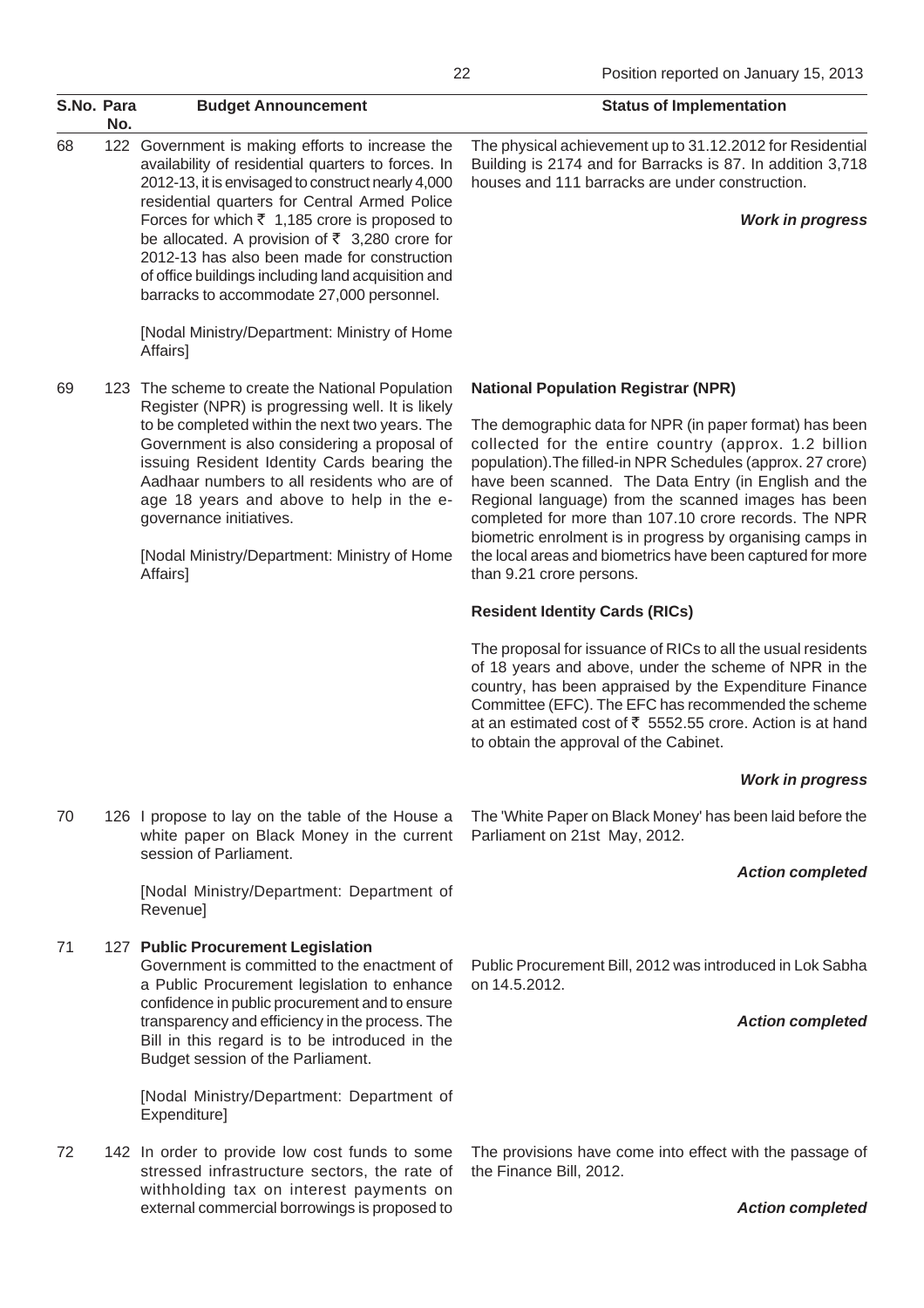| S.No. Para | No. | <b>Budget Announcement</b>                                                                                                                                                                                                        | <b>Status of Implementation</b>                                                                                                                                                                                                                                                                                                                        |
|------------|-----|-----------------------------------------------------------------------------------------------------------------------------------------------------------------------------------------------------------------------------------|--------------------------------------------------------------------------------------------------------------------------------------------------------------------------------------------------------------------------------------------------------------------------------------------------------------------------------------------------------|
|            |     | be reduced from 20 per cent to 5 per cent for<br>three years. These sectors are:                                                                                                                                                  |                                                                                                                                                                                                                                                                                                                                                        |
|            |     | power;                                                                                                                                                                                                                            |                                                                                                                                                                                                                                                                                                                                                        |
|            |     | airlines;                                                                                                                                                                                                                         |                                                                                                                                                                                                                                                                                                                                                        |
|            |     | roads and bridges;                                                                                                                                                                                                                |                                                                                                                                                                                                                                                                                                                                                        |
|            |     | ports and shipyards;                                                                                                                                                                                                              |                                                                                                                                                                                                                                                                                                                                                        |
|            |     | affordable housing;                                                                                                                                                                                                               |                                                                                                                                                                                                                                                                                                                                                        |
|            |     | fertilizer; and                                                                                                                                                                                                                   |                                                                                                                                                                                                                                                                                                                                                        |
|            |     | dams                                                                                                                                                                                                                              |                                                                                                                                                                                                                                                                                                                                                        |
|            |     | [Nodal Ministry/Department: Department of<br>Economic Affairs]                                                                                                                                                                    |                                                                                                                                                                                                                                                                                                                                                        |
| 73         |     | 152 In order to reduce transaction costs in the<br>capital markets, I propose reduction in<br>Securities Transaction Tax (STT) by 20 per cent                                                                                     | The provision relating to reduction in STT has come into<br>effect from 1st July, 2012.                                                                                                                                                                                                                                                                |
|            |     | (from 0.125 per cent to 0.1 per cent) on cash<br>delivery transactions.                                                                                                                                                           | <b>Action completed</b>                                                                                                                                                                                                                                                                                                                                |
|            |     | [Nodal Ministry/Department: Department of<br>Economic Affairs]                                                                                                                                                                    |                                                                                                                                                                                                                                                                                                                                                        |
| 74         |     | 154 I propose to introduce a General Anti Avoidance<br>Rule (GAAR) in order to counter aggressive<br>tax avoidance schemes, while ensuring that it<br>is used only in appropriate cases, by enabling<br>a review by a GAAR panel. | General Anti Avoidance Rules have been incorporated in<br>the Income-tax Act, through Finance Act, 2012. These<br>provisions were deferred through Government Amendment.<br>Thereafter following a report of an Expert Committee<br>Government has taken a number of decisions, including<br>the decision that provisions of Chapter X-A of the Income |
|            |     | [Nodal Ministry/Department: Department of<br>Revenue]                                                                                                                                                                             | Tax Act will come into effect from 01.04.2016.                                                                                                                                                                                                                                                                                                         |
|            |     |                                                                                                                                                                                                                                   | <b>Action completed</b>                                                                                                                                                                                                                                                                                                                                |
| 75         |     | 155 I propose a series of measures to deter the<br>generation and use of unaccounted money. To<br>this end, I propose                                                                                                             | These series of measures have been introduced in the<br>Finance Bill, 2012 and are finally part of the Finance Act,<br>2012 except the provisions of the tax deduction at source<br>on immovable property which has been dropped from the                                                                                                              |
|            |     | Introduction of compulsory reporting<br>requirement in case of assets held<br>abroad.                                                                                                                                             | Finance Bill during the official amendments while passing<br>the Bill as Finance Act, 2012.                                                                                                                                                                                                                                                            |
|            |     |                                                                                                                                                                                                                                   | <b>Action completed</b>                                                                                                                                                                                                                                                                                                                                |
|            |     | Allowing for reopening of assessment<br>upto 16 years in relation to assets held<br>abroad.                                                                                                                                       |                                                                                                                                                                                                                                                                                                                                                        |

♦ Tax collection at source on purchase in cash of bullion or jewellery in excess of  $\bar{z}$  2 lakh.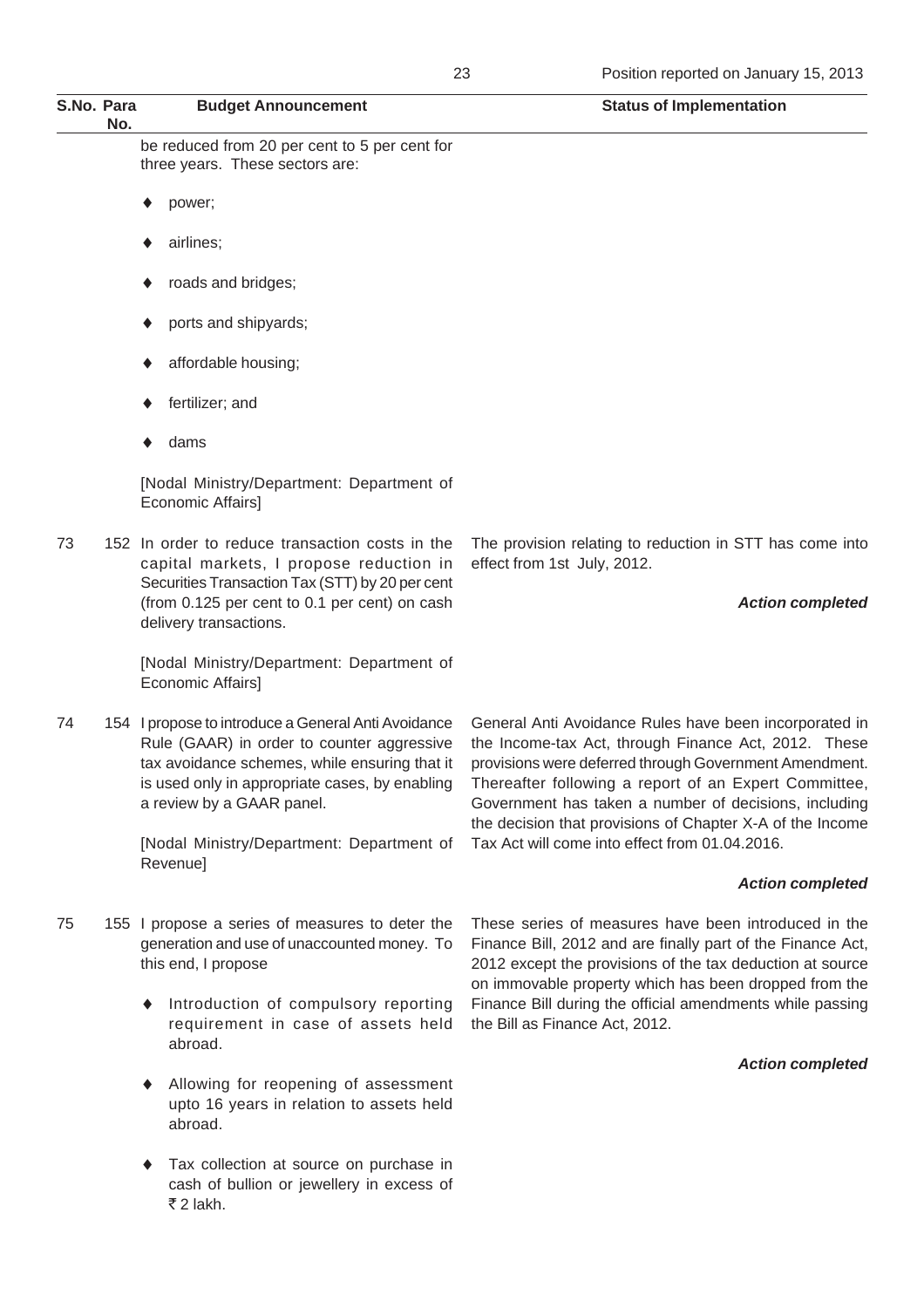| S.No. Para<br>No. | <b>Budget Announcement</b>                  | <b>Status of Implementation</b> |
|-------------------|---------------------------------------------|---------------------------------|
|                   | Tax deduction at source on transfer of      |                                 |
|                   | immovable property (other than agricultural |                                 |
|                   | land) above a specified threshold.          |                                 |

- ♦ Tax collection at source on trading in coal, lignite and iron ore.
- Increasing the onus of proof on closely held companies for funds received from shareholders as well as taxing share premium in excess of fair market value.
- Taxation of unexplained money, credits, investments, expenditures etc., at the highest rate of 30 per cent irrespective of the slab of income.

[Nodal Ministry/Department: Department of Revenue]

76 168 As a measure of harmonisation between Central Excise and Service Tax, a number of alignments have been made. These include a common simplified registration form and a common return for Central Excise and Service Tax, to be named EST-1. This common return will comprise only one page, which will be a significant reduction from the 15 pages of the two returns at present.

> [Nodal Ministry/Department: Department of Revenue]

77 169 Revision Application Authority and Settlement Commission are being introduced in Service Tax to help resolve disputes with far greater ease.

> [Nodal Ministry/Department: Department of Revenue]

78 171 Place of Supply Rules, that will determine the location where a service shall be deemed to be provided, are being placed in public domain for stakeholders' comments and shall be notified when the negative list is put into effect. These rules will also provide a possible backdrop to initiate an informed debate to assess all the issues that may arise in the taxation of inter-state services for the eventual launch of GST.

> [Nodal Ministry/Department: Department of Revenue]

A common registration form and a common return for Central Excise & Service Tax have been placed in the public domain. The responses from public and departmental officers have been invited. The Central Board of Excise & Customs has appointed a committee headed by DG, Service Tax to go into all aspects of this issue.

#### *Work in progress*

Statutory provision relating to Revision Application Authority is effective since 28th May, 2012, the date of enactment of the Finance Act, 2012. For Settlement Commission, notification no. 16/2012-ST dated 29.05.2012 prescribing rules has been issued.

#### *Action completed*

Notification No.28/2012-ST dated 20.06.2012 stands issued. Place of Provision of Services Rules have come into effect from 1st July, 2012.

## *Action completed*